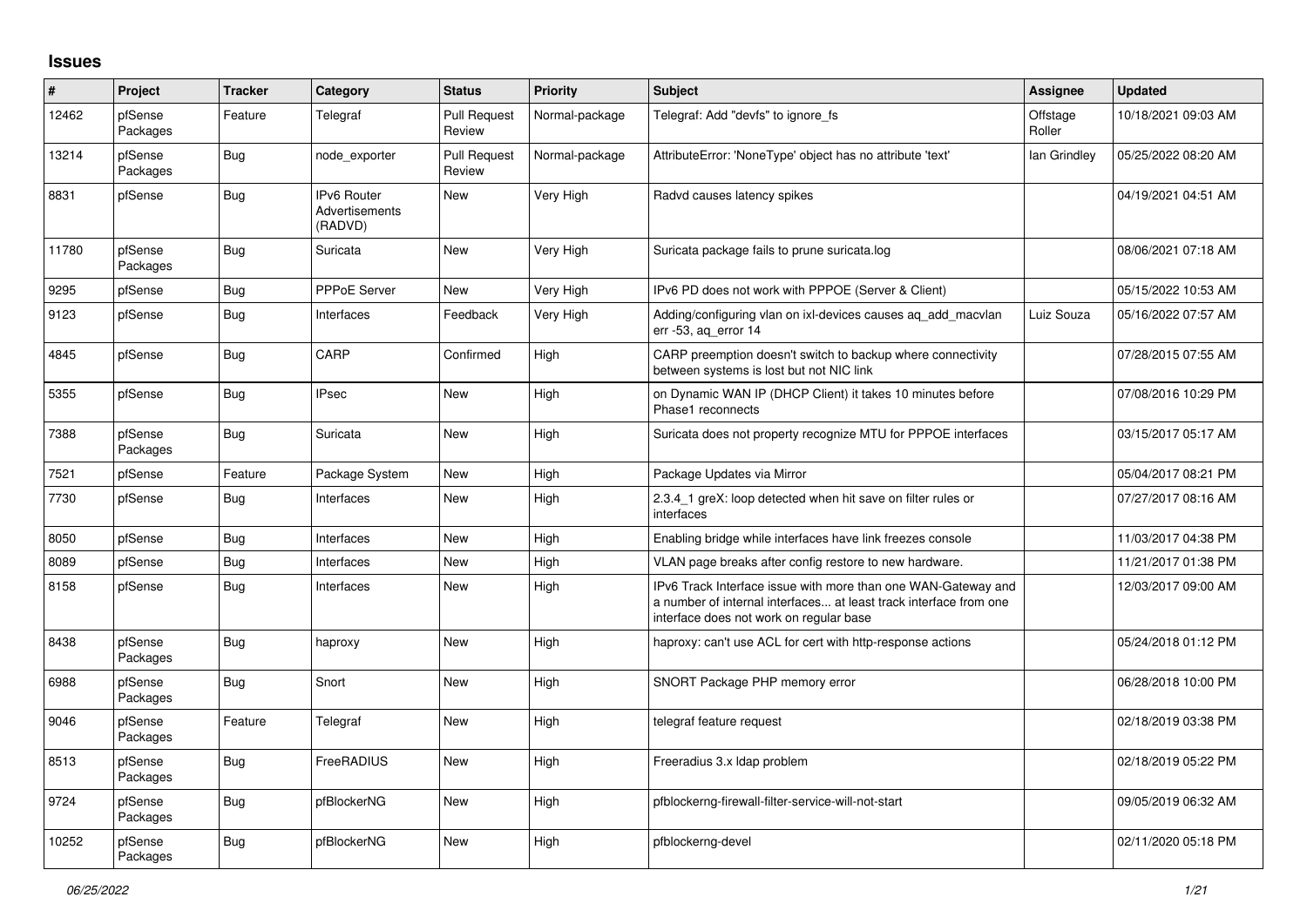| $\vert$ # | <b>Project</b>      | <b>Tracker</b> | Category                    | <b>Status</b>                 | <b>Priority</b> | <b>Subject</b>                                                                                            | Assignee                     | <b>Updated</b>      |
|-----------|---------------------|----------------|-----------------------------|-------------------------------|-----------------|-----------------------------------------------------------------------------------------------------------|------------------------------|---------------------|
| 10760     | pfSense<br>Packages | <b>Bug</b>     | <b>BIND</b>                 | <b>New</b>                    | High            | pfSense BIND 9.14.12 server terminates due to assertion failure                                           |                              | 07/11/2020 04:53 PM |
| 8964      | pfSense             | Bug            | <b>IPsec</b>                | New                           | High            | IPsec async cryptography advanced setting - TCP traffic not<br>passing through                            | Luiz Souza                   | 12/08/2020 12:09 PM |
| 11158     | pfSense<br>Packages | <b>Bug</b>     | <b>FRR</b>                  | New                           | High            | <b>FRR Prefix Lists</b>                                                                                   |                              | 12/30/2020 04:55 PM |
| 11563     | pfSense<br>Packages | Bug            | <b>BIND</b>                 | <b>New</b>                    | High            | BIND GUI writes TXT records > 255 characters                                                              |                              | 02/27/2021 07:11 AM |
| 11936     | pfSense<br>Packages | <b>Bug</b>     | <b>FRR</b>                  | Incomplete                    | High            | FRR does not connect BGP when using password                                                              |                              | 05/19/2021 08:12 AM |
| 11992     | pfSense             | Bug            | <b>Virtual IP Addresses</b> | Confirmed                     | High            | GRE Tunnel - Does not work with a virtual IP as endpoint                                                  |                              | 06/04/2021 01:16 AM |
| 11534     | pfSense<br>Packages | Regression     | FreeRADIUS                  | New                           | High            | FreeRADIUS EAP anonymous connection forbidden out-of-tunnel                                               |                              | 07/14/2021 02:32 AM |
| 12160     | pfSense<br>Packages | Regression     | syslog-ng                   | Feedback                      | High            | An invalid configuration is generated when choosing TLS as the<br>default protocol                        | Jim Pingle                   | 07/23/2021 03:27 PM |
| 11135     | pfSense<br>Packages | Bug            | haproxy                     | Feedback                      | High            | HAproxy OCSP reponse crontab bug                                                                          | Viktor Gurov                 | 09/10/2021 11:51 AM |
| 12520     | pfSense<br>Packages | Feature        | Squid                       | <b>New</b>                    | High            | [Squid] - Allow or Deny Mappings from IP/Host/GeoIP sources                                               |                              | 11/12/2021 02:13 PM |
| 12608     | pfSense<br>Packages | Bug            | WireGuard                   | <b>New</b>                    | High            | WireGuard tunnels monitored by dpinger causing system to stop<br>routing completely in certain situations | Christian<br><b>McDonald</b> | 12/16/2021 03:14 PM |
| 12607     | pfSense Plus        | Bug            | Hardware / Drivers          | <b>New</b>                    | High            | Instability with Snort Inline with AWS Instances                                                          |                              | 01/10/2022 09:03 PM |
| 12732     | pfSense<br>Packages | <b>Bug</b>     | squidguard                  | <b>New</b>                    | High            | Squid https filtering squidguard acl target list - erratic behaviour                                      |                              | 01/26/2022 09:11 AM |
| 12746     | pfSense             | Feature        | Interfaces                  | <b>New</b>                    | High            | <b>IPoE</b> feature for WAN interface                                                                     |                              | 02/01/2022 01:42 AM |
| 12853     | pfSense             | Bug            | <b>NAT Reflection</b>       | Feedback                      | High            | Network Address Translation - Pure NAT pfsense freeze after<br>reboot                                     |                              | 02/22/2022 08:40 AM |
| 12932     | pfSense<br>Packages | Feature        | pfBlockerNG                 | <b>New</b>                    | High            | pfblockerng per user whitelist                                                                            |                              | 03/11/2022 11:08 AM |
| 12979     | pfSense<br>Packages | <b>Bug</b>     | Snort                       | <b>Pull Request</b><br>Review | High            | Snort Rules Update Process Using Deprecated FreeBSD<br><b>Subdirectory Name</b>                           | <b>Bill Meeks</b>            | 03/24/2022 09:02 AM |
| 9136      | pfSense             | Bug            | DHCP (IPv6)                 | <b>New</b>                    | High            | IPv6 Tracking Interfaces Lose IPv6 Address in Certain Cases                                               |                              | 04/21/2022 12:39 PM |
| 12354     | pfSense<br>Packages | Todo           | haproxy                     | Feedback                      | High            | Update haproxy-devel to mitigate CVE-2021-40346                                                           | <b>Viktor Gurov</b>          | 05/12/2022 08:50 AM |
| 13179     | pfSense<br>Packages | Feature        | pfBlockerNG                 | New                           | High            | Search based on CIDR                                                                                      |                              | 05/17/2022 09:45 AM |
| 12632     | pfSense             | <b>Bug</b>     | Gateways                    | <b>New</b>                    | High            | Assigning a /30 WAN IP address at the console does not save the<br>gateway correctly                      |                              | 05/17/2022 02:28 PM |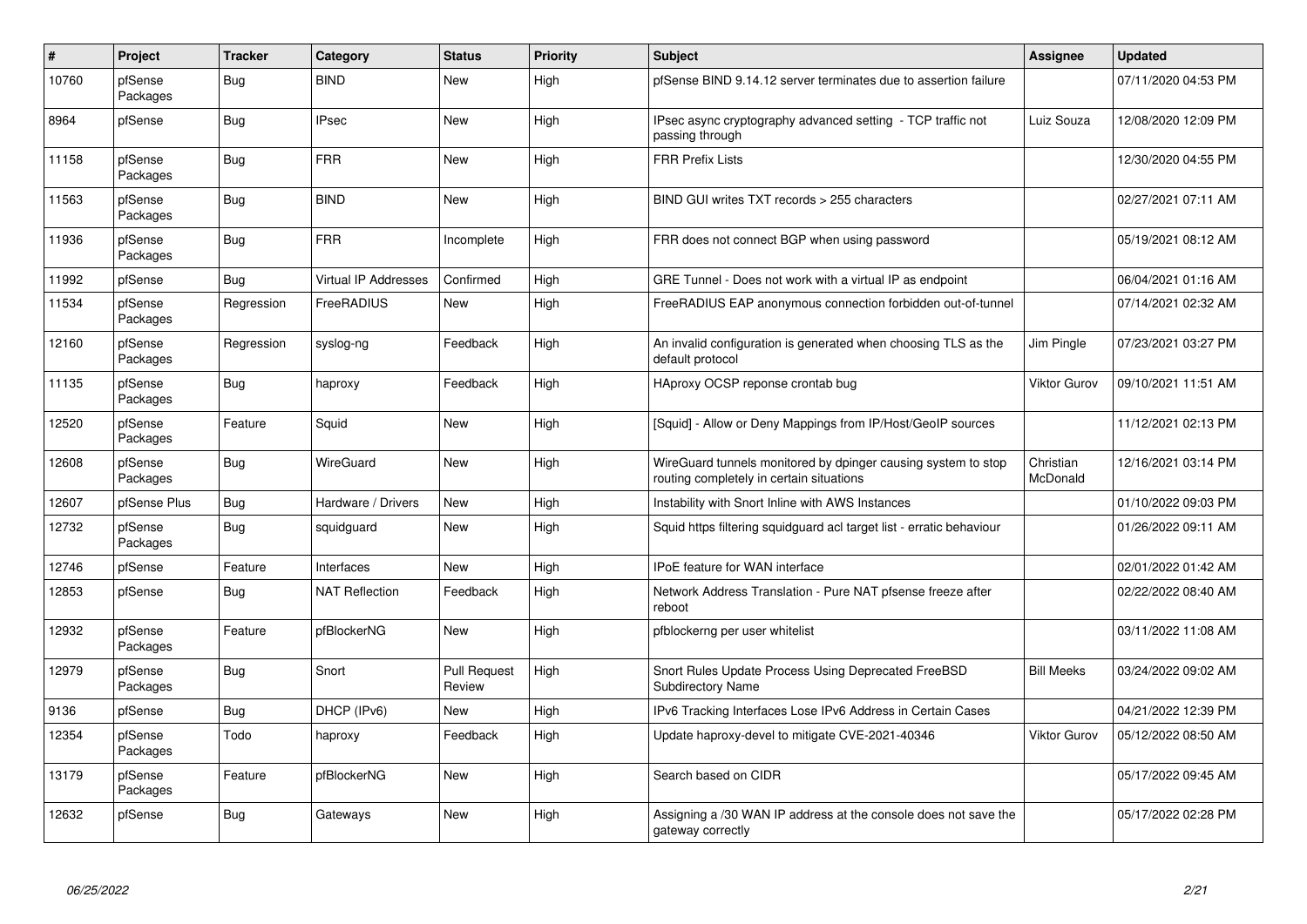| #     | Project             | <b>Tracker</b> | Category                        | <b>Status</b> | <b>Priority</b> | <b>Subject</b>                                                                                          | <b>Assignee</b>       | <b>Updated</b>      |
|-------|---------------------|----------------|---------------------------------|---------------|-----------------|---------------------------------------------------------------------------------------------------------|-----------------------|---------------------|
| 13183 | pfSense Plus        | Regression     | Dashboard                       | Feedback      | High            | ZFS module is loaded on systems without ZFS                                                             | Christian<br>McDonald | 05/23/2022 10:11 AM |
| 13227 | pfSense             | Feature        | <b>IPsec</b>                    | New           | High            | Enable IPSec Virtual IP Pool assignment by Radius for Mobile<br>Users - SIMPLE FIX                      |                       | 05/27/2022 10:15 AM |
| 13180 | pfSense<br>Packages | <b>Bug</b>     | pfBlockerNG                     | <b>New</b>    | High            | High CPU Utilization with pfb_filter <sup>[]</sup> since PfBlockerNG update to<br>devel 3.1.0 4         |                       | 06/14/2022 08:00 AM |
| 5413  | pfSense             | <b>Bug</b>     | <b>DNS Resolver</b>             | Confirmed     | High            | Incorrect Handling of Unbound Resolver [service restarts, cache<br>loss, DNS service interruption]      |                       | 06/19/2022 11:11 PM |
| 11572 | pfSense<br>Packages | <b>Bug</b>     | pfBlockerNG                     | New           | High            | Auto created firewall rules have IPv4 as protocol only - even for<br>IPv6 lists.                        |                       | 06/25/2022 10:59 AM |
| 521   | pfSense             | Feature        | User Manager /<br>Privileges    | New           | Normal          | Group manager Assigned Permissions                                                                      |                       | 04/18/2010 02:59 PM |
| 746   | pfSense             | Feature        | Rules / NAT                     | <b>New</b>    | Normal          | Add interface group to source/dest drop downs                                                           |                       | 07/19/2010 05:10 PM |
| 1367  | pfSense             | Feature        | Backup / Restore                | New           | Normal          | Input validation on partial config restores                                                             |                       | 03/21/2011 01:16 AM |
| 1506  | pfSense             | Feature        | Notifications                   | New           | Normal          | Notifications should spool                                                                              |                       | 05/05/2011 12:58 PM |
| 1521  | pfSense             | Todo           | Routing                         | New           | Normal          | Investigate FreeBSD route metric support for future versions                                            |                       | 05/12/2011 11:28 AM |
| 1935  | pfSense             | Feature        | Rules / NAT                     | New           | Normal          | Allow rule with max-src-conn-* options to make conditional use of<br>"overload <virusprot>"</virusprot> |                       | 10/07/2011 09:31 AM |
| 2099  | pfSense             | Todo           | CARP                            | New           | Normal          | Remove "queue" from CARP traffic                                                                        |                       | 01/19/2012 10:59 AM |
| 2367  | pfSense             | <b>Bug</b>     | Rules / NAT                     | New           | Normal          | display negate rules in firewall_rules.php and evaluate when<br>added                                   |                       | 05/07/2012 06:11 PM |
| 2443  | pfSense             | Feature        | <b>PPP</b> Interfaces           | New           | Normal          | Automatically start 3G usb interfaces upon plugin                                                       |                       | 05/20/2012 05:37 PM |
| 2479  | pfSense             | Feature        | Dashboard                       | New           | Normal          | Allow reordering of the traffic graphs on the dashboard                                                 |                       | 06/08/2012 04:13 PM |
| 2693  | pfSense             | Feature        | Console Menu                    | New           | Normal          | Allow mapping mapping non-physical interfaces via console                                               | Mathieu<br>Simon      | 11/27/2012 03:00 PM |
| 2308  | pfSense             | <b>Bug</b>     | <b>Traffic Shaper</b><br>(ALTQ) | New           | Normal          | HFSC WebUI doesn't check for "Bandwidth" setting                                                        |                       | 12/04/2012 07:12 PM |
| 2410  | pfSense             | Feature        | <b>DNS Forwarder</b>            | New           | Normal          | Support name based aliasing via CNAMEs or some other<br>mechanism.                                      |                       | 12/11/2012 09:56 PM |
| 2965  | pfSense             | Feature        | Rules / NAT                     | New           | Normal          | Mac Firewalling                                                                                         |                       | 04/24/2013 12:02 PM |
| 1434  | pfSense             | Feature        | OpenVPN                         | New           | Normal          | Radius Accounting in OpenVPN                                                                            |                       | 05/04/2013 03:06 PM |
| 3053  | pfSense             | Feature        | Captive Portal                  | New           | Normal          | Automatically add DHCP static addresses to CP passthru-mac                                              |                       | 06/21/2013 11:54 AM |
| 3087  | pfSense             | Feature        | Web Interface                   | New           | Normal          | Setup Wizard does not include IPv6 options for interfaces                                               |                       | 07/10/2013 06:19 PM |
| 3326  | pfSense             | <b>Bug</b>     | PPP Interfaces                  | New           | Normal          | IPv6 only PPPoE connection                                                                              |                       | 11/18/2013 09:37 AM |
| 3404  | pfSense             | Bug            | DHCP (IPv4)                     | New           | Normal          | DHCP Server Fails to Start on Interfaces that are Slow to Come<br>Online During Boot                    |                       | 02/11/2014 05:09 PM |
| 3465  | pfSense             | <b>Bug</b>     | <b>Traffic Shaper</b><br>(ALTQ) | New           | Normal          | Editing Traffic Shaper queues causes status_queues.php error                                            |                       | 02/19/2014 01:53 AM |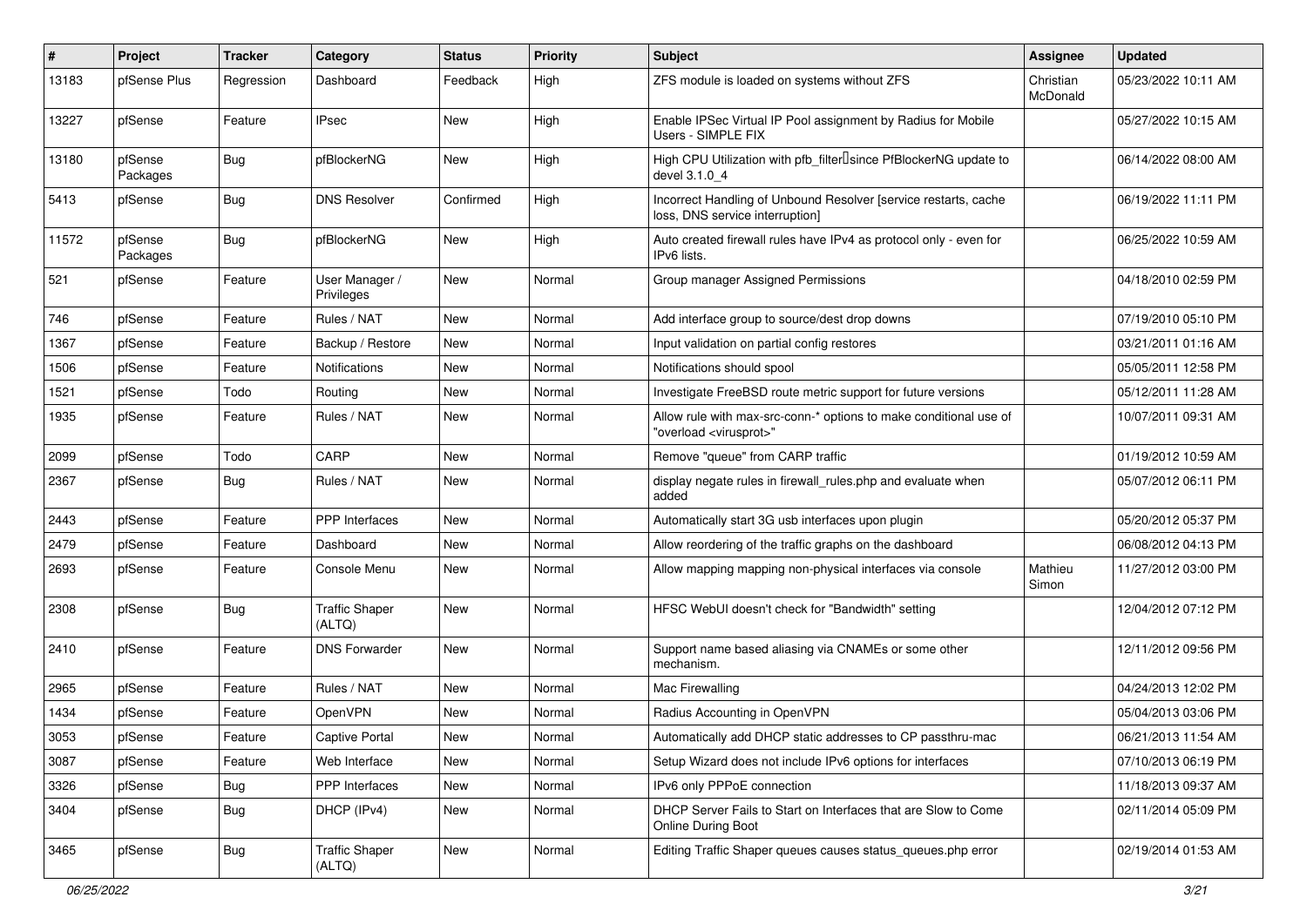| $\sharp$ | Project             | <b>Tracker</b> | Category                            | <b>Status</b> | <b>Priority</b> | <b>Subject</b>                                                                            | <b>Assignee</b> | <b>Updated</b>      |
|----------|---------------------|----------------|-------------------------------------|---------------|-----------------|-------------------------------------------------------------------------------------------|-----------------|---------------------|
| 3623     | pfSense             | Feature        | Package System                      | <b>New</b>    | Normal          | Allow each package to choose if it is restarted on interface events                       |                 | 04/26/2014 01:00 PM |
| 3552     | pfSense             | Feature        | <b>PPP</b> Interfaces               | <b>New</b>    | Normal          | Allow configuring link keep-alive value in PPP                                            |                 | 05/14/2014 10:26 AM |
| 3696     | pfSense             | Feature        | Backup / Restore                    | <b>New</b>    | Normal          | Multiple items backup/restore                                                             |                 | 06/06/2014 02:33 PM |
| 3534     | pfSense             | Feature        | DHCP (IPv4)                         | New           | Normal          | DDNS using arbitrary zone primary                                                         |                 | 07/08/2014 11:40 AM |
| 2335     | pfSense             | <b>Bug</b>     | <b>Operating System</b>             | <b>New</b>    | Normal          | <b>IGMPProxy and CARP Results in System Instability Upon Reboot</b>                       |                 | 07/19/2014 10:25 PM |
| 3793     | pfSense             | Feature        | Rules / NAT                         | <b>New</b>    | Normal          | Enable external authentication support for rules                                          |                 | 08/05/2014 01:09 PM |
| 2117     | pfSense             | Feature        | <b>Operating System</b>             | <b>New</b>    | Normal          | 6RD support for ISPs like Swisscom                                                        |                 | 08/22/2014 10:40 AM |
| 3899     | pfSense             | Feature        | Web Interface                       | <b>New</b>    | Normal          | Add feature to allow reordering of <package> items in config.xml</package>                |                 | 09/27/2014 04:40 PM |
| 1848     | pfSense             | <b>Bug</b>     | <b>Traffic Shaper</b><br>(Limiters) | Confirmed     | Normal          | Limiters after policy routing has taken place do not behave<br>correctly                  |                 | 10/25/2014 09:18 PM |
| 3358     | pfSense             | <b>Bug</b>     | Package System                      | <b>New</b>    | Normal          | new version of <include file=""> is not required during reinstall all</include>           |                 | 12/26/2014 12:13 PM |
| 2593     | pfSense             | Feature        | <b>XMLRPC</b>                       | <b>New</b>    | Normal          | sync NTPD, SNMP config between HA members                                                 |                 | 01/14/2015 09:04 AM |
| 4292     | pfSense             | Feature        | <b>RRD Graphs</b>                   | <b>New</b>    | Normal          | Show 95th Percentile for IPv6 Traffic in RRD Graphs                                       |                 | 01/25/2015 02:24 PM |
| 4467     | pfSense             | Bug            | <b>Traffic Shaper</b><br>(ALTQ)     | New           | Normal          | Traffic Graphs shows wrong throughput when traffic shaping<br>enabled                     |                 | 02/23/2015 05:31 PM |
| 4506     | pfSense<br>Packages | Feature        | FreeRADIUS                          | New           | Normal          | FreeRADIUS groups/hunt groups                                                             |                 | 03/10/2015 08:51 PM |
| 228      | pfSense             | Feature        | Multi-WAN                           | New           | Normal          | Multi-WAN support with same gateway on multiple WANs                                      |                 | 04/11/2015 01:10 AM |
| 4646     | pfSense             | Feature        | Dashboard                           | <b>New</b>    | Normal          | Recover valuable vertical screen real estate in dashboard                                 |                 | 04/20/2015 07:46 PM |
| 4680     | pfSense             | <b>Bug</b>     | <b>DHCP Relay</b>                   | New           | Normal          | DHCP relay does not work with DHCP server on other end of<br>OpenVPN tunnel               |                 | 05/05/2015 06:55 PM |
| 4798     | pfSense             | Feature        | <b>DNS Resolver</b>                 | <b>New</b>    | Normal          | Make host and domain overrides available to both DNS Resolver<br>and DNS Forwarder        |                 | 06/29/2015 02:14 AM |
| 4989     | pfSense             | Feature        | <b>IPsec</b>                        | <b>New</b>    | Normal          | Allow all valid strongswan remote gateway options in gui                                  |                 | 08/20/2015 02:57 PM |
| 5075     | pfSense             | <b>Bug</b>     | Rules / NAT                         | Confirmed     | Normal          | pf errors that don't return a line number on first line don't file notice                 |                 | 09/01/2015 06:42 PM |
| 4628     | pfSense             | Feature        | Web Interface                       | New           | Normal          | Add GUI to manage loader tunables (e.g. loader.conf.local)                                |                 | 09/16/2015 04:28 PM |
| 1186     | pfSense             | <b>Bug</b>     | <b>RRD Graphs</b>                   | Confirmed     | Normal          | When in pure routing mode the rrd graphs are blank                                        |                 | 09/16/2015 04:31 PM |
| 5360     | pfSense             | Feature        | UPnP/NAT-PMP                        | New           | Normal          | Add possibility to configure independent "UPnP & NAT-PMP"<br>instances                    |                 | 10/31/2015 04:25 AM |
| 5174     | pfSense<br>Packages | Feature        | <b>NRPE</b>                         | New           | Normal          | nrpe: check sensors doesnt work, missing Imsensors                                        |                 | 11/15/2015 12:49 AM |
| 4406     | pfSense             | <b>Bug</b>     | <b>Operating System</b>             | Confirmed     | Normal          | ALTQ problems with wireless cloned interfaces                                             | Luiz Souza      | 11/19/2015 12:06 AM |
| 5525     | pfSense             | Feature        | OpenVPN                             | New           | Normal          | Add static routes for OpenVPN client remote peer addresses when<br>using non-default WANs |                 | 11/25/2015 08:44 AM |
| 3115     | pfSense             | Feature        | Multi-WAN                           | New           | Normal          | Traffic shaping for multi WAN                                                             |                 | 12/07/2015 02:20 PM |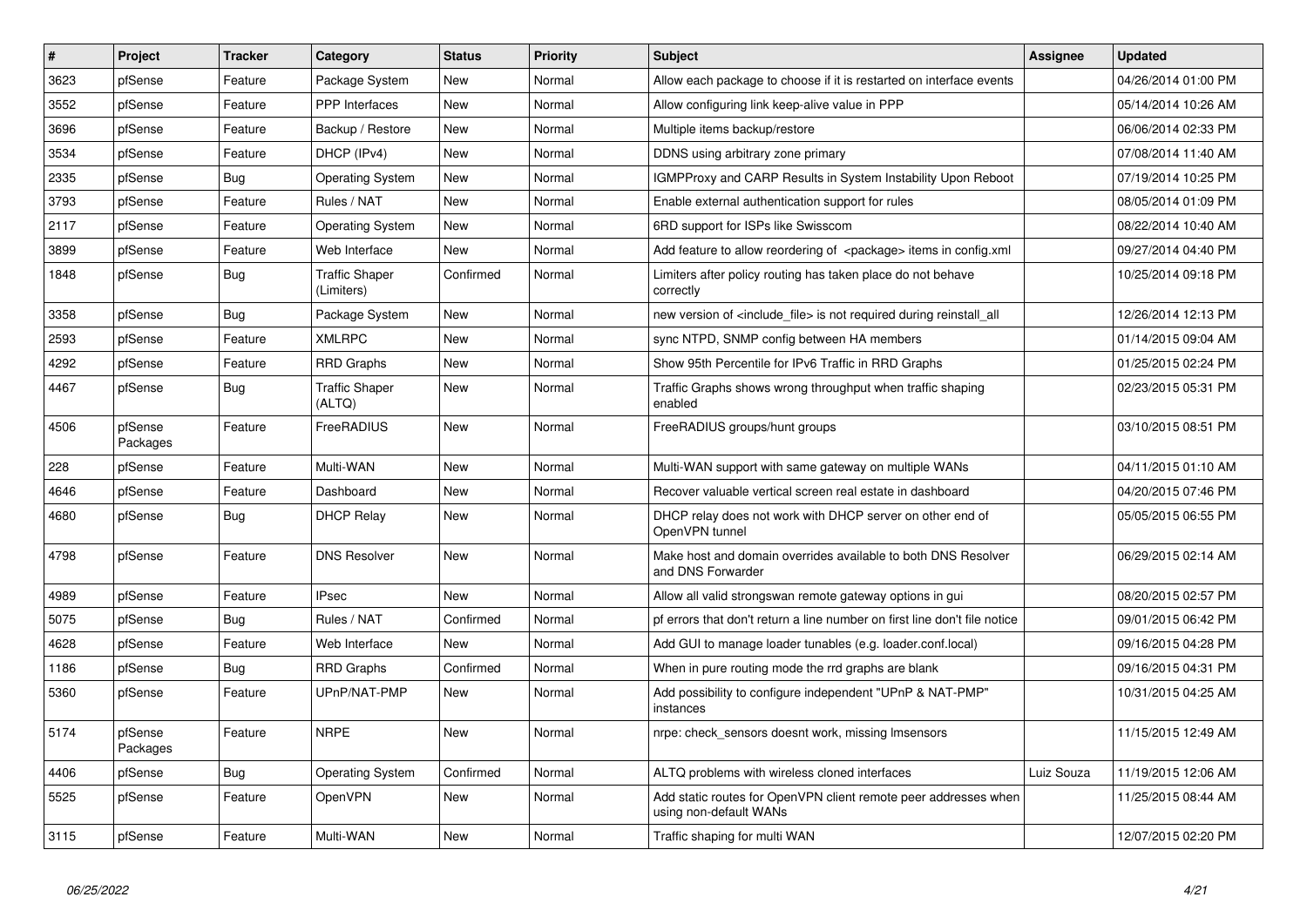| $\sharp$ | Project             | <b>Tracker</b> | Category                        | <b>Status</b> | Priority | Subject                                                                                       | <b>Assignee</b> | <b>Updated</b>      |
|----------|---------------------|----------------|---------------------------------|---------------|----------|-----------------------------------------------------------------------------------------------|-----------------|---------------------|
| 5751     | pfSense<br>Packages | <b>Bug</b>     | squidguard                      | New           | Normal   | SquidGuard target categories not saved when long "Domain List"<br>is provided                 |                 | 01/10/2016 08:55 AM |
| 4501     | pfSense             | Feature        | Notifications                   | New           | Normal   | Allow email report to send multiple destination                                               |                 | 02/06/2016 04:07 AM |
| 3706     | pfSense             | <b>Bug</b>     | User Manager /<br>Privileges    | New           | Normal   | Permission order affects default page on limited accounts, but<br>can't reorder               |                 | 02/06/2016 04:10 AM |
| 2276     | pfSense             | Feature        | Certificates                    | <b>New</b>    | Normal   | Remote CRL fetch support                                                                      |                 | 02/06/2016 04:14 AM |
| 1574     | pfSense             | Feature        | User Manager /<br>Privileges    | New           | Normal   | Password quality enforcment.                                                                  |                 | 02/06/2016 04:15 AM |
| 5445     | pfSense             | Todo           | Web Interface                   | New           | Normal   | Improve banner for "background activity"                                                      |                 | 02/06/2016 04:43 AM |
| 32       | pfSense             | Todo           | User Manager /<br>Privileges    | New           | Normal   | PPPoE Server users integration with user manager                                              |                 | 02/06/2016 04:53 AM |
| 33       | pfSense             | Todo           | User Manager /<br>Privileges    | New           | Normal   | L2TP users integration with user manager                                                      |                 | 02/06/2016 04:53 AM |
| 371      | pfSense             | Feature        | Rules / NAT                     | New           | Normal   | Allow moving of bogon and RFC 1918 rules                                                      |                 | 02/06/2016 04:53 AM |
| 96       | pfSense             | Feature        | Rules / NAT                     | New           | Normal   | Add "All local networks" to source and destination drop down<br>boxen in firewall rules       |                 | 02/06/2016 04:53 AM |
| 986      | pfSense             | Feature        | Web Interface                   | <b>New</b>    | Normal   | Dynamic states view                                                                           |                 | 02/06/2016 04:58 AM |
| 1307     | pfSense             | Feature        | Web Interface                   | New           | Normal   | Request: Option To Resolve Addresses in State Table Summary                                   |                 | 02/06/2016 04:58 AM |
| 2138     | pfSense             | Bug            | <b>RRD Graphs</b>               | New           | Normal   | RRD Wireless graph broken in BSS mode                                                         |                 | 02/06/2016 04:59 AM |
| 2025     | pfSense             | Feature        | <b>Captive Portal</b>           | New           | Normal   | Captive Portal: Easy accessible Logout page instead of Logout<br>pop-up window                |                 | 02/06/2016 04:59 AM |
| 2315     | pfSense             | Feature        | <b>Traffic Shaper</b><br>(ALTQ) | New           | Normal   | Traffic Shaper - Adaptive Bandwidth Management                                                |                 | 02/06/2016 05:07 AM |
| 5950     | pfSense             | Feature        | DHCP (IPv6)                     | New           | Normal   | DHCPv6 Server support for PD of PD-obtained networks                                          |                 | 03/04/2016 03:04 AM |
| 5474     | pfSense             | Feature        | Interfaces                      | New           | Normal   | Add 802.1x configuration to wired interfaces.                                                 |                 | 03/16/2016 04:32 PM |
| 1675     | pfSense             | <b>Bug</b>     | <b>Captive Portal</b>           | New           | Normal   | Captive portal logout problems with pop-up blockers.                                          | Jared Dillard   | 03/28/2016 01:37 PM |
| 3862     | pfSense             | Feature        | <b>IGMP Proxy</b>               | New           | Normal   | Allow configuration of IGMP proxy's 'quickleave' parameter from<br>the web interface          |                 | 04/05/2016 03:24 AM |
| 6213     | pfSense             | Feature        | <b>IPsec</b>                    | <b>New</b>    | Normal   | IPSEC: IPV4/IPV6 dual-interface-stack support for Mobile IKE                                  |                 | 04/20/2016 07:48 AM |
| 6215     | pfSense             | Feature        | Web Interface                   | New           | Normal   | Create consistent UI for admin access security                                                |                 | 04/20/2016 03:05 PM |
| 6220     | pfSense             | <b>Bug</b>     | <b>Operating System</b>         | Confirmed     | Normal   | state mismatch with host-initiated traffic matching binat to IP not<br>locally assigned       | Luiz Souza      | 06/08/2016 09:23 AM |
| 6471     | pfSense<br>Packages | <b>Bug</b>     | squidguard                      | New           | Normal   | pfsense 2.3.1 squidguard -> common ACL -> Target Rules List<br>missing                        |                 | 06/08/2016 06:22 PM |
| 6493     | pfSense             | <b>Bug</b>     | Web Interface                   | Confirmed     | Normal   | Dynamic DNS clients slow page load                                                            |                 | 06/17/2016 03:43 AM |
| 6500     | pfSense             | Feature        | Package System                  | New           | Normal   | Should be a way to determine which packages are available<br>without having to update/install |                 | 06/17/2016 05:34 PM |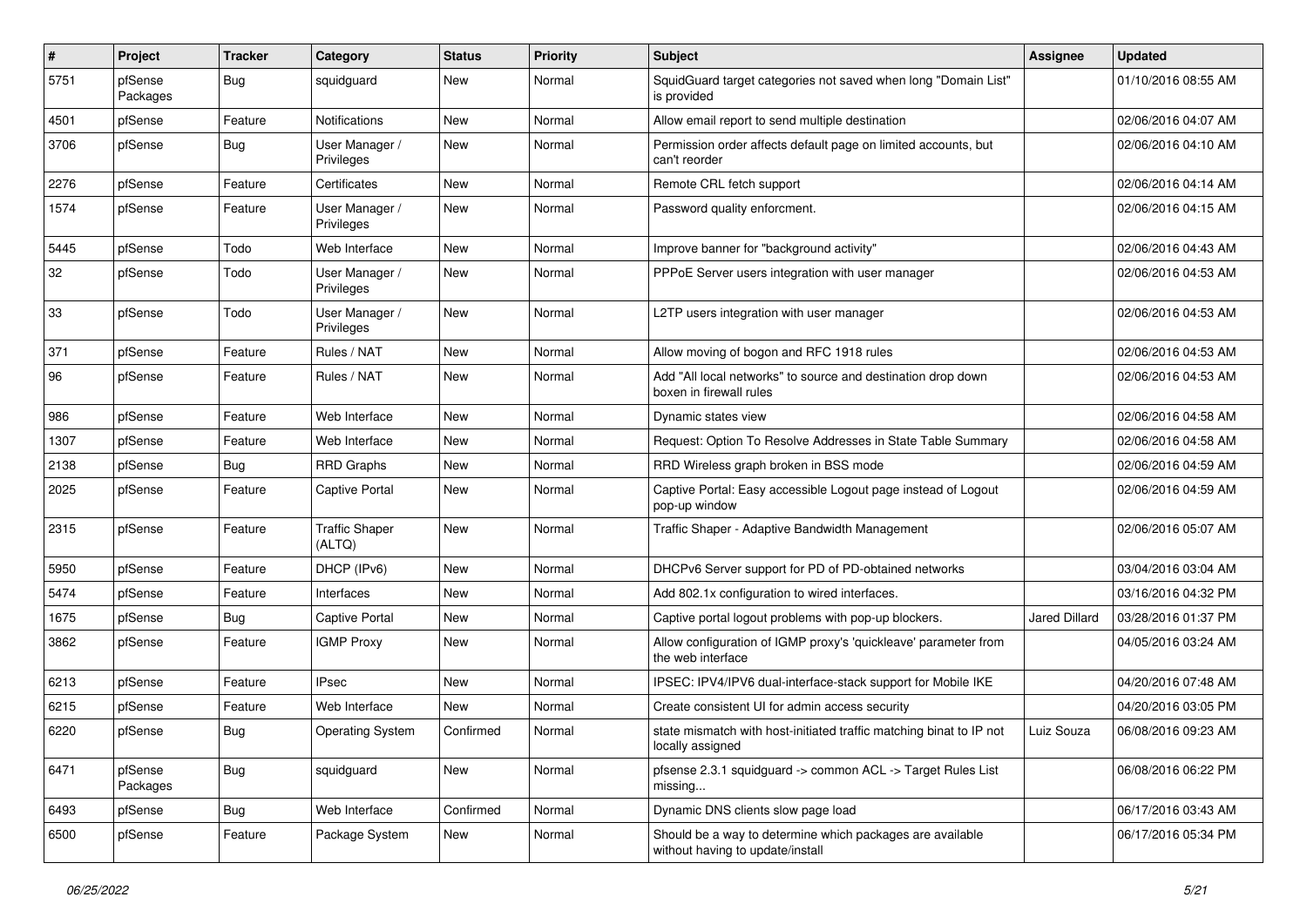| $\sharp$ | Project             | <b>Tracker</b> | Category                            | <b>Status</b> | <b>Priority</b> | <b>Subject</b>                                                                           | Assignee        | <b>Updated</b>      |
|----------|---------------------|----------------|-------------------------------------|---------------|-----------------|------------------------------------------------------------------------------------------|-----------------|---------------------|
| 6517     | pfSense             | Bug            | <b>IPsec</b>                        | Confirmed     | Normal          | Adding mobile IPsec phase 2 entries requires restart of<br>strongswan                    |                 | 06/21/2016 11:04 PM |
| 6521     | pfSense<br>Packages | Bug            | squidguard                          | New           | Normal          | pfsense 2.3.1 squidguard -> Groups ACL -> Target Rules List<br>missing                   |                 | 06/25/2016 10:49 PM |
| 6580     | pfSense             | <b>Bug</b>     | <b>Operating System</b>             | Confirmed     | Normal          | Bridge with down member interface sends ICMP unreachables<br>where it shouldn't          |                 | 07/05/2016 05:40 PM |
| 4428     | pfSense             | Bug            | Interfaces                          | Confirmed     | Normal          | Setting media option on em(4) leads to infinite link cycling                             |                 | 07/06/2016 12:45 AM |
| 5887     | pfSense             | <b>Bug</b>     | Interfaces                          | Confirmed     | Normal          | hardware offloading applyflags sets/unsets most values when<br>already set correctly     |                 | 07/06/2016 03:31 PM |
| 4010     | pfSense             | Feature        | OpenVPN                             | New           | Normal          | OpenVPN always loads engines available on openssl                                        |                 | 07/08/2016 10:29 PM |
| 5791     | pfSense             | <b>Bug</b>     | Rules / NAT                         | Confirmed     | Normal          | tftp-proxy functionality is easilly broken by unrelated rules                            |                 | 07/10/2016 12:24 AM |
| 6605     | pfSense             | <b>Bug</b>     | Interfaces                          | Confirmed     | Normal          | rc.linkup logic issues with actions taken                                                |                 | 07/12/2016 07:46 PM |
| 3382     | pfSense             | Bug            | <b>IGMP Proxy</b>                   | <b>New</b>    | Normal          | IGMPPROXY fails with more than 32 interfaces                                             |                 | 07/12/2016 11:01 PM |
| 6614     | pfSense             | Bug            | Web Interface                       | Confirmed     | Normal          | Dashboard high CPU usage                                                                 |                 | 07/14/2016 03:04 PM |
| 6569     | pfSense             | Feature        | <b>NTPD</b>                         | New           | Normal          | Support Rockwell ZODIAC binary protocol (Jupiter receiver) for<br>high precision         | Jim Pingle      | 07/18/2016 11:45 AM |
| 6627     | pfSense             | Bug            | Rules / NAT                         | New           | Normal          | floating tab match rules ignore quick action so should be removed                        |                 | 07/18/2016 02:15 PM |
| 5367     | pfSense             | <b>Bug</b>     | Web Interface                       | <b>New</b>    | Normal          | Safari repeatedly tries to reload dashboard                                              | Jared Dillard   | 08/22/2016 11:08 AM |
| 5616     | pfSense             | Feature        | <b>Wireless</b>                     | New           | Normal          | <b>Incorrect Wireless Channel</b>                                                        | Jim<br>Thompson | 10/09/2016 03:33 PM |
| 2573     | pfSense             | Feature        | <b>Captive Portal</b>               | <b>New</b>    | Normal          | Captive Portal support of RADIUS POD (Packet of Disconnect)                              |                 | 10/17/2016 03:14 AM |
| 3824     | pfSense             | Bug            | <b>Traffic Shaper</b><br>(Limiters) | Confirmed     | Normal          | Limiters on bridge break traffic outside locally-configured IP<br>subnets                | Luiz Souza      | 11/03/2016 07:16 PM |
| 6803     | pfSense             | <b>Bug</b>     | Web Interface                       | <b>New</b>    | Normal          | CSRF timeout occurs when it (probably) shouldn't                                         |                 | 11/03/2016 09:43 PM |
| 1813     | pfSense             | <b>Bug</b>     | Rules / NAT                         | Confirmed     | Normal          | Static routes on WAN interfaces overridden by route-to for<br>firewall-initiated traffic |                 | 11/09/2016 02:06 PM |
| 6917     | pfSense             | Feature        | Upgrade                             | New           | Normal          | Add ability to choose from what IP/IFACE you search for updates                          |                 | 11/11/2016 09:51 AM |
| 6956     | pfSense             | Feature        | <b>Captive Portal</b>               | New           | Normal          | Allow more control over concurrent logins                                                |                 | 11/23/2016 12:01 PM |
| 3962     | pfSense<br>Packages | Bug            | ladvd                               | Confirmed     | Normal          | LADVD interface handling issues with lagg and bridge                                     |                 | 12/05/2016 01:59 PM |
| 6083     | pfSense<br>Packages | <b>Bug</b>     | Squid                               | New           | Normal          | Sugid Realtime Monitor / Squid Cache Table not diplaying<br>correctly                    |                 | 12/06/2016 07:25 AM |
| 7040     | pfSense             | Bug            | Interfaces                          | New           | Normal          | Issue when disabling an interface                                                        |                 | 12/26/2016 02:56 AM |
| 7000     | pfSense<br>Packages | Feature        | ntop                                | New           | Normal          | ntopng historical data needs to be reworked                                              |                 | 01/14/2017 09:20 AM |
| 4474     | pfSense             | Bug            | Package System                      | Confirmed     | Normal          | IP address change triggers reload of all packages                                        |                 | 02/13/2017 07:21 AM |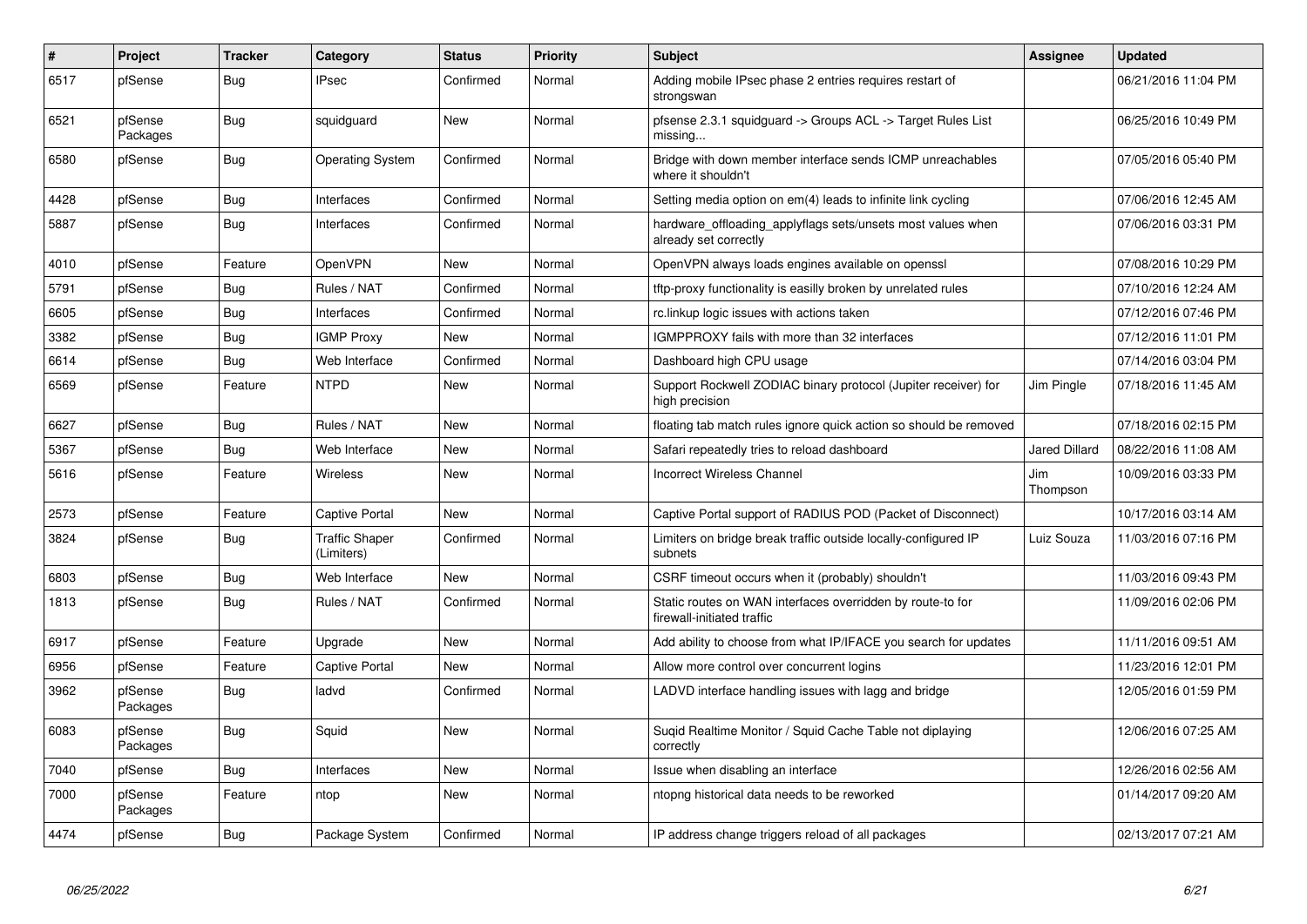| $\sharp$ | Project             | <b>Tracker</b> | Category                        | <b>Status</b> | <b>Priority</b> | Subject                                                                                                               | <b>Assignee</b> | <b>Updated</b>      |
|----------|---------------------|----------------|---------------------------------|---------------|-----------------|-----------------------------------------------------------------------------------------------------------------------|-----------------|---------------------|
| 5813     | pfSense             | Feature        | <b>Traffic Shaper</b><br>(ALTQ) | New           | Normal          | Replacement of layer7 filter                                                                                          |                 | 02/18/2017 05:08 PM |
| 5850     | pfSense             | Feature        | User Manager /<br>Privileges    | New           | Normal          | Limit "WebCfg - System: User Manager page" privilege to<br>non-admins and non-admin groups                            |                 | 02/19/2017 10:04 AM |
| 7238     | pfSense             | Bug            | Web Interface                   | New           | Normal          | Menu layout broken when using "Hostname in Menu" with long<br>hostnames                                               |                 | 02/21/2017 07:01 AM |
| 7292     | pfSense             | Feature        | Dynamic DNS                     | New           | Normal          | DynamicDNS configuration does not sync to HA secondary                                                                |                 | 02/21/2017 04:56 PM |
| 4061     | pfSense             | <b>Bug</b>     | DHCP (IPv4)                     | Confirmed     | Normal          | dhcpd doesn't send client-hostname to peer, breaking DHCP lease<br>registrations w/HA                                 |                 | 02/24/2017 08:58 PM |
| 5306     | pfSense             | <b>Bug</b>     | Package System                  | New           | Normal          | textarea fields should have linebreaks sanitized automatically on<br>save                                             |                 | 03/03/2017 04:15 AM |
| 3697     | pfSense             | Feature        | Backup / Restore                | New           | Normal          | New backup/restore area: Certificates                                                                                 |                 | 03/11/2017 11:30 AM |
| 7367     | pfSense<br>Packages | Feature        | Squid                           | New           | Normal          | <b>Wizard for Squid</b>                                                                                               |                 | 03/14/2017 01:59 PM |
| 7403     | pfSense<br>Packages | <b>Bug</b>     | FreeRADIUS                      | New           | Normal          | Captive Portal + freeradius2 + MySQL problems with German<br>Umlaut                                                   |                 | 03/17/2017 09:12 AM |
| 7402     | pfSense             | <b>Bug</b>     | Web Interface                   | New           | Normal          | Inconsistent use of htmlentities validation checks                                                                    |                 | 03/21/2017 08:58 AM |
| 7453     | pfSense<br>Packages | <b>Bug</b>     | <b>ACME</b>                     | New           | Normal          | DNS-ovh need to save or display consumer key                                                                          |                 | 04/06/2017 10:54 AM |
| 7476     | pfSense             | <b>Bug</b>     | Logging                         | New           | Normal          | Dirty buffer used to build log messages?                                                                              |                 | 04/17/2017 09:51 PM |
| 2676     | pfSense             | Feature        | Rules / NAT                     | <b>New</b>    | Normal          | Reply-to option in firewall rule                                                                                      |                 | 05/05/2017 03:15 PM |
| 7551     | pfSense             | <b>Bug</b>     | Rules / NAT                     | New           | Normal          | Dynamic IPsec endpoints not added to rule set after WAN<br>down/up                                                    |                 | 05/16/2017 02:26 PM |
| 7589     | pfSense             | <b>Bug</b>     | Diagnostics                     | New           | Normal          | diag edit.php old print info box                                                                                      |                 | 05/20/2017 05:02 PM |
| 7590     | pfSense             | <b>Bug</b>     | Diagnostics                     | New           | Normal          | diag edit do not save when nothing to sae (in directory browse<br>view)                                               |                 | 05/20/2017 05:04 PM |
| 6038     | pfSense             | Feature        | Interfaces                      | New           | Normal          | Add ability to configure which interface is chosen for defining<br>hostname IP in /etc/hosts                          |                 | 07/07/2017 09:56 AM |
| 7734     | pfSense             | <b>Bug</b>     | DHCP (IPv6)                     | <b>New</b>    | Normal          | Using opton ia pd0 does not renew prefix and prefix get dropped                                                       |                 | 07/31/2017 03:46 AM |
| 7747     | pfSense             | Feature        | Console Menu                    | New           | Normal          | Minor UI Tweak: Make hitting enter on the console (esp via SSH)<br>should not log you out, but simply redraw the menu |                 | 08/01/2017 04:03 PM |
| 7773     | pfSense             | Feature        | IPsec                           | New           | Normal          | IPSec using IKEv2 with split DNS not using provided domain<br>names                                                   |                 | 08/15/2017 05:25 PM |
| 2963     | pfSense             | Feature        | Captive Portal                  | New           | Normal          | Captive Portal MAC authentication request                                                                             |                 | 08/22/2017 09:09 PM |
| 7691     | pfSense<br>Packages | Feature        | Squid                           | New           | Normal          | Allow for custom icap services for squid                                                                              |                 | 08/24/2017 03:16 AM |
| 7821     | pfSense             | <b>Bug</b>     | DHCP (IPv6)                     | New           | Normal          | GIF does not support broadcast                                                                                        |                 | 08/29/2017 10:50 AM |
| 7085     | pfSense             | Feature        | Rules / NAT                     | New           | Normal          | <b>Edit Firewall Rules Seperator</b>                                                                                  |                 | 09/10/2017 09:15 AM |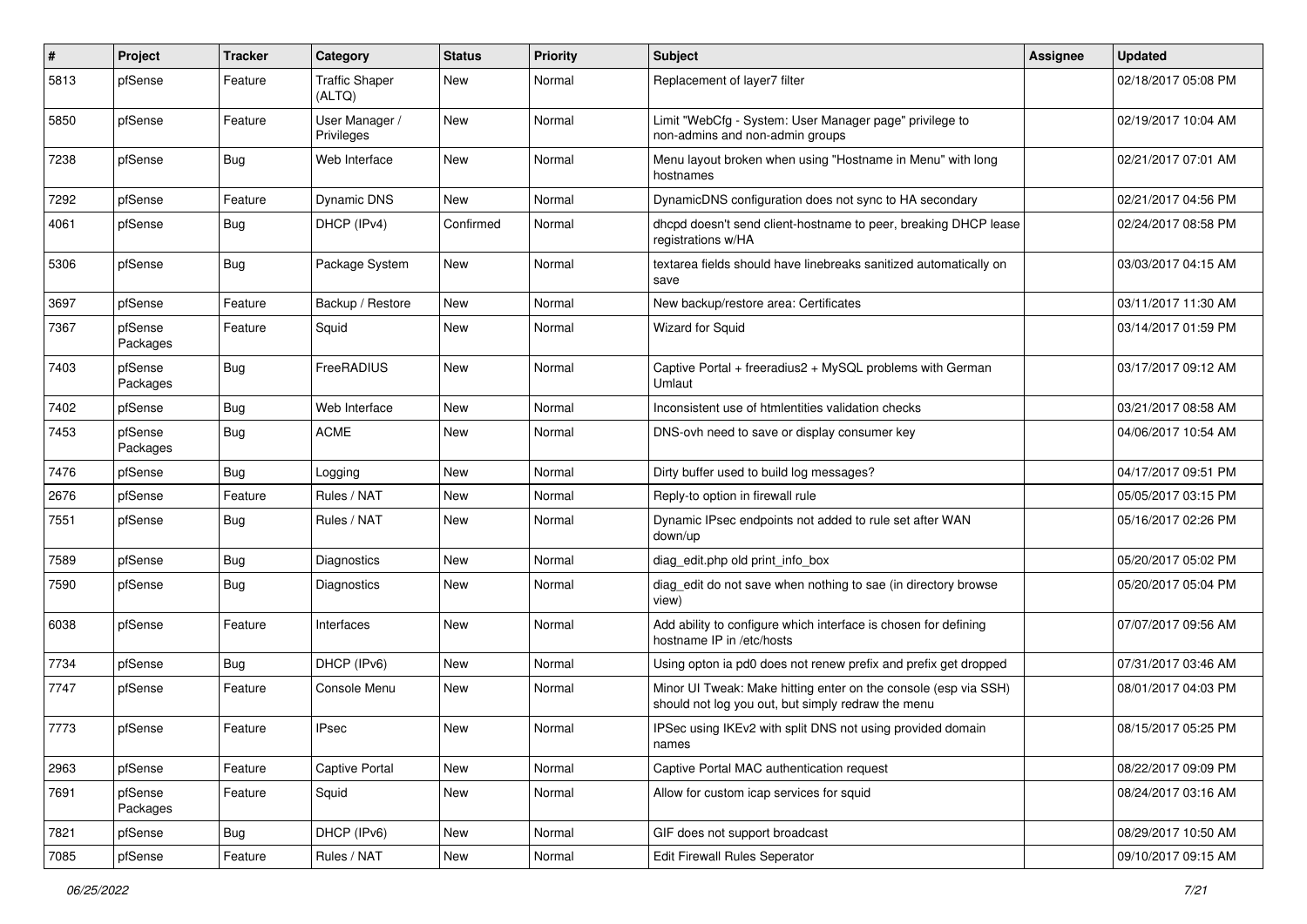| $\sharp$ | Project             | <b>Tracker</b> | Category                            | <b>Status</b> | Priority | <b>Subject</b>                                                                                                                    | <b>Assignee</b> | <b>Updated</b>      |
|----------|---------------------|----------------|-------------------------------------|---------------|----------|-----------------------------------------------------------------------------------------------------------------------------------|-----------------|---------------------|
| 7852     | pfSense             | Feature        | <b>DNS Resolver</b>                 | New           | Normal   | Add views support to Unbound GUI                                                                                                  |                 | 09/11/2017 12:26 PM |
| 7863     | pfSense             | <b>Bug</b>     | User Manager /<br>Privileges        | New           | Normal   | The "WebCfg - All pages" permission inclueds the "User - System:<br>Shell account access" even though that is not a WebCofg page. |                 | 09/16/2017 05:13 AM |
| 4796     | pfSense             | Feature        | Routing                             | New           | Normal   | Support Multiple FIBs in pfSense                                                                                                  | Luiz Souza      | 09/22/2017 12:12 AM |
| 7888     | pfSense             | Feature        | Package System                      | <b>New</b>    | Normal   | Add a button in package manager GUI to upgrade all packages                                                                       |                 | 09/28/2017 05:50 AM |
| 7899     | pfSense             | Bug            | <b>Traffic Shaper</b><br>(ALTQ)     | <b>New</b>    | Normal   | a floating 'match' rule on LAN does not put traffic from a broswer<br>on a clientpc into a shaper queue                           |                 | 09/28/2017 09:16 AM |
| 7922     | pfSense             | Feature        | Rules / NAT                         | <b>New</b>    | Normal   | Add the option to select the ISP IPv6 Delegated Prefix as a<br>destination in firewall rules                                      |                 | 10/10/2017 06:36 PM |
| 7956     | pfSense             | Feature        | Web Interface                       | New           | Normal   | Favicon able to match GUI colour setting?                                                                                         |                 | 10/17/2017 06:36 AM |
| 7957     | pfSense             | Feature        | Web Interface                       | <b>New</b>    | Normal   | GUI theme - separate "colour" from "compact/normal" in theme<br>dropdown                                                          |                 | 10/17/2017 06:58 AM |
| 7954     | pfSense<br>Packages | <b>Bug</b>     | Squid                               | Confirmed     | Normal   | Package upgrade/reinstall gets stuck on deinstall if the<br>package-provided service is not running                               |                 | 10/18/2017 12:04 PM |
| 7971     | pfSense             | Feature        | Captive Portal                      | New           | Normal   | Allow import, export and synchronization of MACs under Captive<br>Portal service                                                  |                 | 10/19/2017 04:56 AM |
| 7988     | pfSense             | Feature        | Web Interface                       | <b>New</b>    | Normal   | Compact Theme based on Compact-RED with the default theme<br>colors.                                                              |                 | 10/23/2017 05:34 AM |
| 8004     | pfSense             | <b>Bug</b>     | <b>NAT Reflection</b>               | <b>New</b>    | Normal   | Error notice for a deleted NAT that had a RULE or an existing NAT<br>which is claimed to have no NAT port                         |                 | 10/24/2017 06:39 PM |
| 8066     | pfSense             | <b>Bug</b>     | Routing                             | <b>New</b>    | Normal   | Static routes not applied when they go out a interface using carp                                                                 |                 | 11/08/2017 02:04 AM |
| 8072     | pfSense             | <b>Bug</b>     | <b>Traffic Shaper</b><br>(Limiters) | New           | Normal   | Limiter / Queue mask issues?                                                                                                      | Ivor Kreso      | 11/08/2017 07:56 PM |
| 8073     | pfSense             | <b>Bug</b>     | <b>IPsec</b>                        | <b>New</b>    | Normal   | Traffic inexplicably not going through IPSEC despite (in theory)<br>matching SPs                                                  |                 | 11/09/2017 02:51 AM |
| 8078     | pfSense             | Feature        | <b>PPP</b> Interfaces               | New           | Normal   | PPPoE Reconnect Wait Time                                                                                                         |                 | 11/09/2017 05:13 PM |
| 8121     | pfSense<br>Packages | Feature        | haproxy                             | <b>New</b>    | Normal   | haproxy, allow to generate backends even they don't seem to be<br>used                                                            |                 | 11/23/2017 04:04 AM |
| 3185     | pfSense             | Feature        | DHCP (IPv6)                         | <b>New</b>    | Normal   | Accommodate a DHCPv6 failover-like mechanism                                                                                      |                 | 11/24/2017 10:44 AM |
| 8130     | pfSense             | <b>Bug</b>     | <b>Traffic Graphs</b>               | <b>New</b>    | Normal   | Status - Monitoring - Area chart displays traffic data differently<br>than Line or Bar charts                                     |                 | 11/26/2017 01:40 PM |
| 8176     | pfSense             | <b>Bug</b>     | Package System                      | New           | Normal   | /schema/packages.dtd -- referenced in *xml, but missing?                                                                          |                 | 12/09/2017 06:52 PM |
| 8178     | pfSense             | Feature        | Package System                      | New           | Normal   | Allow setting attributes for form elements in package XML                                                                         |                 | 12/09/2017 07:48 PM |
| 8199     | pfSense<br>Packages | Feature        | <b>BIND</b>                         | New           | Normal   | Support reordering and/or sort alphabetically across BIND<br>package                                                              |                 | 12/12/2017 02:05 AM |
| 8168     | pfSense             | Feature        | <b>IPsec</b>                        | New           | Normal   | strongswan dhcp option                                                                                                            |                 | 12/19/2017 04:14 AM |
| 8213     | pfSense<br>Packages | <b>Bug</b>     | haproxy                             | New           | Normal   | acl src file not populated from alias                                                                                             |                 | 12/21/2017 02:02 PM |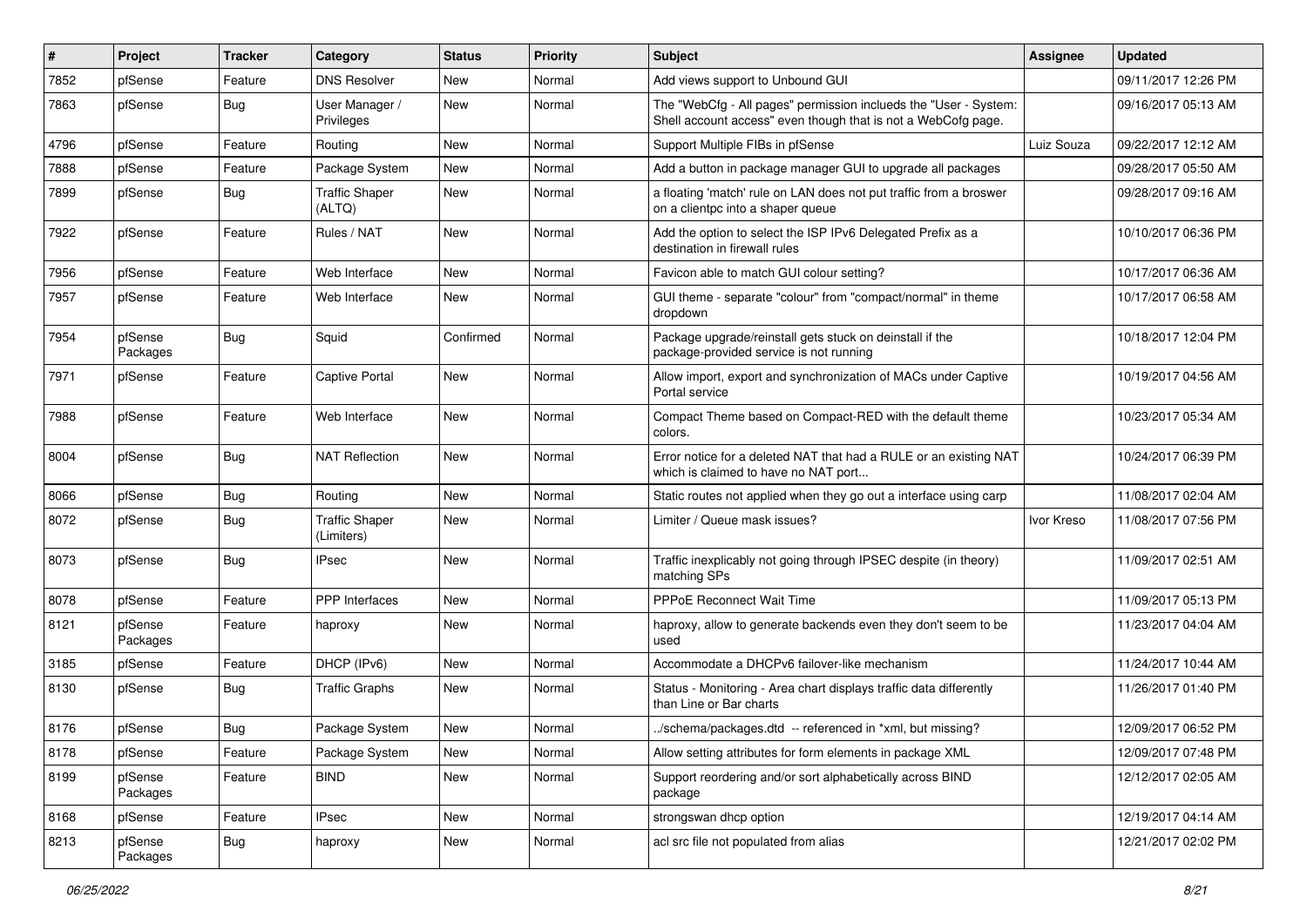| #    | Project             | <b>Tracker</b> | Category                                        | <b>Status</b> | Priority | <b>Subject</b>                                                                                                          | <b>Assignee</b>      | <b>Updated</b>      |
|------|---------------------|----------------|-------------------------------------------------|---------------|----------|-------------------------------------------------------------------------------------------------------------------------|----------------------|---------------------|
| 7281 | pfSense             | Feature        | OpenVPN                                         | New           | Normal   | OpenVPN: Add support for IPv6 dynamic prefix selection                                                                  |                      | 12/21/2017 08:56 PM |
| 8236 | pfSense             | Feature        | <b>DNS Resolver</b>                             | New           | Normal   | Ability to configure "forward-first" and "forward-host" options for<br>more robust domain overrides in DNS Resolver     |                      | 12/26/2017 01:26 AM |
| 4899 | pfSense             | Feature        | DHCP (IPv4)                                     | <b>New</b>    | Normal   | Additional BOOTP/DHCP Options should allow a force option                                                               |                      | 01/02/2018 02:24 PM |
| 7462 | pfSense<br>Packages | <b>Bug</b>     | haproxy                                         | New           | Normal   | HAproxy not rebinding properly after WAN DHCP IP change                                                                 |                      | 01/11/2018 09:15 AM |
| 8262 | pfSense             | Feature        | <b>IPv6 Router</b><br>Advertisements<br>(RADVD) | <b>New</b>    | Normal   | Make each prefix flags configurable separately.                                                                         |                      | 01/16/2018 12:35 PM |
| 8180 | pfSense<br>Packages | <b>Bug</b>     | syslog-ng                                       | New           | Normal   | syslog-ng default log file                                                                                              |                      | 01/16/2018 12:53 PM |
| 8285 | pfSense             | <b>Bug</b>     | Web Interface                                   | New           | Normal   | Actions on stale data may result in catastrophic results                                                                |                      | 01/16/2018 08:08 PM |
| 8229 | pfSense<br>Packages | <b>Bug</b>     | syslog-ng                                       | New           | Normal   | syslog-ng stops parsing logs after logrotate run                                                                        |                      | 01/26/2018 12:00 PM |
| 7216 | pfSense             | Feature        | Web Interface                                   | New           | Normal   | Allow user to choose date display format                                                                                | <b>Phillip Davis</b> | 02/02/2018 04:20 PM |
| 8295 | pfSense<br>Packages | <b>Bug</b>     | syslog-ng                                       | New           | Normal   | syslog-ng logrotates tls files                                                                                          |                      | 02/14/2018 06:12 AM |
| 8224 | pfSense<br>Packages | Feature        | FreeRADIUS                                      | New           | Normal   | Add "OU" field to FreeRADIUS page                                                                                       |                      | 02/21/2018 12:53 AM |
| 8346 | pfSense             | Feature        | <b>IPsec</b>                                    | New           | Normal   | Let pFSense act as an IPSec XAuth VPN Client                                                                            |                      | 02/23/2018 07:39 AM |
| 8349 | pfSense             | Feature        | <b>Traffic Graphs</b>                           | New           | Normal   | Show the actual numerical information (upload/download speeds)<br>in the traffic graph dashboard widget                 | Jared Dillard        | 02/28/2018 09:42 AM |
| 3882 | pfSense             | Feature        | Web Interface                                   | New           | Normal   | Add OUI database to the base system, remove dependency on<br>nmap                                                       |                      | 03/08/2018 06:44 PM |
| 8401 | pfSense             | <b>Bug</b>     | Installer                                       | New           | Normal   | Issues related to keys representing alphabetic characters specific<br>to Scandinavian languages and to some other keys. |                      | 03/30/2018 11:06 AM |
| 8406 | pfSense             | <b>Bug</b>     | <b>Dynamic DNS</b>                              | New           | Normal   | DDNS IPV6 Cloudflare Client does not detect PPOE address                                                                |                      | 03/31/2018 11:56 AM |
| 8122 | pfSense             | <b>Bug</b>     | OpenVPN                                         | New           | Normal   | openypn client is unable to use OTP (temporary) passwords                                                               |                      | 04/16/2018 09:28 AM |
| 701  | pfSense             | Feature        | Rules / NAT                                     | New           | Normal   | Interface groups with NAT                                                                                               |                      | 05/11/2018 10:12 PM |
| 8560 | pfSense<br>Packages | <b>Bug</b>     | <b>ACME</b>                                     | <b>New</b>    | Normal   | ACME: can't update DNS records in DNSMadeEasy registar for<br>several domains with different API keys/ids               |                      | 06/08/2018 01:28 PM |
| 8566 | pfSense             | <b>Bug</b>     | CARP                                            | New           | Normal   | Wrong IPv6 source in NS request in case using of IPv6 alias                                                             |                      | 06/12/2018 01:26 PM |
| 8567 | pfSense             | <b>Bug</b>     | CARP                                            | New           | Normal   | Using IPv6 VIP alias for services may affect CARP IPv6 VIP work                                                         |                      | 06/12/2018 01:26 PM |
| 1940 | pfSense             | Todo           | Logging                                         | New           | Normal   | Integrate rSyslogd                                                                                                      |                      | 07/06/2018 02:11 PM |
| 8641 | pfSense             | Feature        | Web Interface                                   | New           | Normal   | Need way to disable HSTS and/or replace webConfigurator<br>certificate from CLI                                         |                      | 07/16/2018 10:21 AM |
| 8385 | pfSense             | Feature        | Rules / NAT                                     | New           | Normal   | Utilize IP addresses from successfully authenticated OpenVPN<br>endpoints to Update Firewall Rules                      |                      | 07/19/2018 03:07 PM |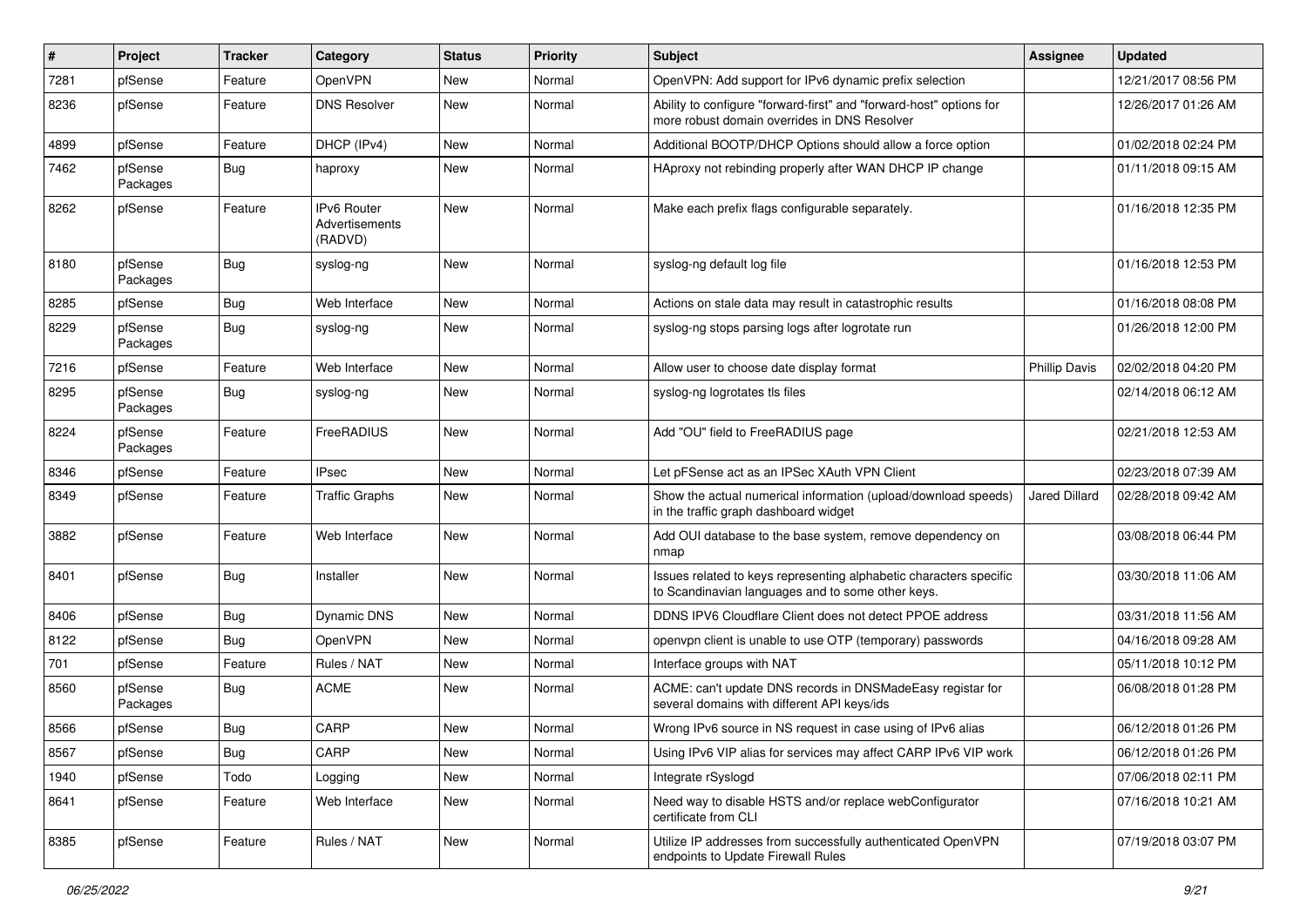| $\#$ | Project             | <b>Tracker</b> | Category                            | <b>Status</b> | Priority | <b>Subject</b>                                                                                                                             | <b>Assignee</b> | <b>Updated</b>      |
|------|---------------------|----------------|-------------------------------------|---------------|----------|--------------------------------------------------------------------------------------------------------------------------------------------|-----------------|---------------------|
| 8419 | pfSense             | <b>Bug</b>     | Web Interface                       | New           | Normal   | webgui, when menubar is fixed to the top of the screen, the last<br>items of long menus cannot be seen/used.                               |                 | 07/19/2018 03:10 PM |
| 1924 | pfSense             | Feature        | Captive Portal                      | New           | Normal   | Ability of CP's allowed IP addresses to use aliases                                                                                        |                 | 07/26/2018 04:28 AM |
| 8705 | pfSense<br>Packages | <b>Bug</b>     | syslog-ng                           | New           | Normal   | Syslog-NG error in latest snapshot                                                                                                         |                 | 07/27/2018 10:17 AM |
| 8711 | pfSense             | <b>Bug</b>     | <b>IGMP Proxy</b>                   | New           | Normal   | igmpproxy with PPPoE Interfaces                                                                                                            |                 | 07/28/2018 09:21 AM |
| 8752 | pfSense<br>Packages | <b>Bug</b>     | squidguard                          | New           | Normal   | For SquidGuard in "Common ACL" menu "Target Rules List"<br>"access" option always stays with default value '---' for my Target<br>category |                 | 08/06/2018 05:53 AM |
| 8836 | pfSense<br>Packages | Feature        | FreeRADIUS                          | New           | Normal   | Define Idap group vlan assignment in users file                                                                                            |                 | 08/26/2018 07:53 AM |
| 8902 | pfSense<br>Packages | <b>Bug</b>     | haproxy                             | New           | Normal   | HAproxy package not use custom DNS for lookup on apply new<br>config                                                                       |                 | 09/16/2018 08:16 AM |
| 9025 | pfSense<br>Packages | <b>Bug</b>     | squidguard                          | New           | Normal   | SquidGard + Target categories                                                                                                              |                 | 10/08/2018 01:00 AM |
| 1136 | pfSense             | Feature        | Rules / NAT                         | New           | Normal   | Add logic to automatically avoid route-to for static route networks                                                                        |                 | 10/09/2018 05:11 AM |
| 8769 | pfSense<br>Packages | Feature        | FreeRADIUS                          | New           | Normal   | Allow FreeRADIUS users to change their own Passwords and<br>Pins                                                                           |                 | 10/11/2018 11:34 AM |
| 9037 | pfSense             | <b>Bug</b>     | <b>DNS Resolver</b>                 | <b>New</b>    | Normal   | Unbound not logging to syslog after reboot                                                                                                 |                 | 10/12/2018 05:09 AM |
| 8869 | pfSense<br>Packages | Feature        | haproxy                             | New           | Normal   | HAproxy should use RFC 7919 DH parameter files                                                                                             |                 | 10/17/2018 10:46 AM |
| 9063 | pfSense             | Feature        | <b>Dynamic DNS</b>                  | <b>New</b>    | Normal   | Allow dynamic DNS client entry to specify which Check IP service<br>to use                                                                 |                 | 10/24/2018 11:53 AM |
| 9077 | pfSense<br>Packages | Feature        | haproxy                             | <b>New</b>    | Normal   | haproxy UI: Add seperator lines                                                                                                            |                 | 10/29/2018 06:06 AM |
| 9094 | pfSense             | <b>Bug</b>     | Hardware / Drivers                  | Assigned      | Normal   | MBT console settings are not forced to video console                                                                                       |                 | 11/07/2018 10:23 AM |
| 9143 | pfSense<br>Packages | Bug            | ntop                                | New           | Normal   | ntopng not displaying values in historical correctly                                                                                       |                 | 11/22/2018 07:24 AM |
| 8963 | pfSense             | <b>Bug</b>     | <b>Traffic Shaper</b><br>(Limiters) | New           | Normal   | 2.4.4 Limiters don't work after CARP fail-over                                                                                             |                 | 12/10/2018 06:40 AM |
| 9079 | pfSense<br>Packages | <b>Bug</b>     | ntop                                | New           | Normal   | High CPU usage of ntopng even during IDLE and no network<br>traffic                                                                        |                 | 12/16/2018 02:40 PM |
| 9241 | pfSense             | <b>Bug</b>     | Interfaces                          | New           | Normal   | Ethernet link cycles up/down if "auto-negotiate" is explicitly<br>selected in interface configuration                                      |                 | 12/31/2018 08:36 PM |
| 9261 | pfSense<br>Packages | <b>Bug</b>     | haproxy                             | New           | Normal   | haproxy GUI failure                                                                                                                        |                 | 01/08/2019 12:41 PM |
| 7244 | pfSense             | Feature        | Developer Tools                     | New           | Normal   | Publish pfsense as a Vagrant Basebox                                                                                                       |                 | 01/29/2019 04:09 AM |
| 8232 | pfSense<br>Packages | Feature        | haproxy                             | New           | Normal   | different ssl options based on the sni name                                                                                                |                 | 01/30/2019 10:36 AM |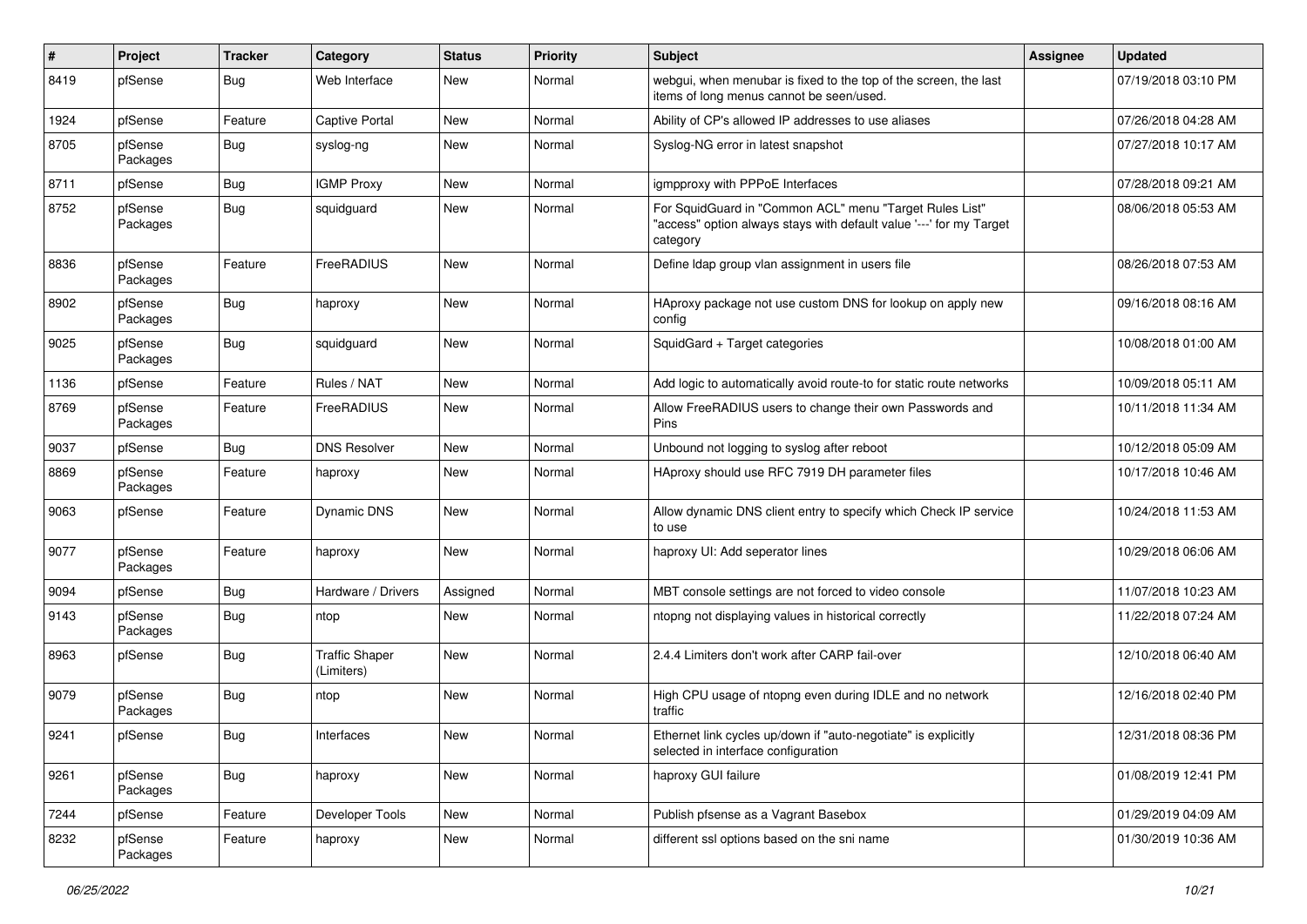| $\pmb{\#}$ | Project             | <b>Tracker</b> | Category                     | <b>Status</b> | Priority | <b>Subject</b>                                                                                          | <b>Assignee</b> | <b>Updated</b>      |
|------------|---------------------|----------------|------------------------------|---------------|----------|---------------------------------------------------------------------------------------------------------|-----------------|---------------------|
| 9299       | pfSense<br>Packages | Feature        | <b>ACME</b>                  | New           | Normal   | ACME package: Automate add/remove firewall rule for port<br>forwarding                                  |                 | 01/30/2019 10:09 PM |
| 9335       | pfSense<br>Packages | Bug            | haproxy                      | Feedback      | Normal   | Stored XSS in HAProxy / haproxy_listeners_edit.php                                                      | Jim Pingle      | 02/18/2019 09:35 AM |
| 9337       | pfSense<br>Packages | <b>Bug</b>     | Telegraf                     | <b>New</b>    | Normal   | Telegraf ping input fails                                                                               |                 | 02/18/2019 10:40 AM |
| 9138       | pfSense<br>Packages | <b>Bug</b>     | Telegraf                     | <b>New</b>    | Normal   | telegraf: add section for custom config lines                                                           |                 | 02/18/2019 03:36 PM |
| 8589       | pfSense<br>Packages | <b>Bug</b>     | FreeRADIUS                   | New           | Normal   | FreeRadius 0.15.5 2 ignoring tunnelled-reply=no                                                         |                 | 02/18/2019 03:40 PM |
| 8230       | pfSense<br>Packages | Feature        | Telegraf                     | New           | Normal   | telegraf automatic input plugins configuration for enabled pfsense<br>package                           |                 | 02/18/2019 05:23 PM |
| 8197       | pfSense<br>Packages | <b>Bug</b>     | <b>BIND</b>                  | New           | Normal   | BIND UI fails to properly update zone with inline DNSSEC signing<br>enabled                             |                 | 02/18/2019 05:23 PM |
| 7535       | pfSense<br>Packages | Feature        | Snort                        | New           | Normal   | Snort messages filling System / General. Should have its own log.                                       |                 | 02/18/2019 05:29 PM |
| 6861       | pfSense<br>Packages | <b>Bug</b>     | haproxy                      | <b>New</b>    | Normal   | Ha-Proxy duplicated backend used in place of original backend                                           |                 | 02/18/2019 05:30 PM |
| 6784       | pfSense<br>Packages | Bug            | haproxy                      | New           | Normal   | HAProxy version .48 will not use URL Table Alias for front end<br>listener                              |                 | 02/18/2019 05:32 PM |
| 5646       | pfSense<br>Packages | Feature        | Squid                        | <b>New</b>    | Normal   | Squid3 package Authentication Method: Kerberos/AD                                                       |                 | 02/18/2019 05:34 PM |
| 9338       | pfSense             | <b>Bug</b>     | <b>IGMP Proxy</b>            | <b>New</b>    | Normal   | igmpproxy ignoring downstream vlan interface                                                            |                 | 02/22/2019 03:48 AM |
| 9348       | pfSense<br>Packages | <b>Bug</b>     | <b>ACME</b>                  | <b>New</b>    | Normal   | Results of Acme certificate issuance/renewal are not properly<br>formatted                              |                 | 02/22/2019 12:08 PM |
| 9289       | pfSense<br>Packages | Feature        | Snort                        | <b>New</b>    | Normal   | Snort enable react                                                                                      |                 | 03/16/2019 09:04 PM |
| 3652       | pfSense             | Feature        | OpenVPN                      | <b>New</b>    | Normal   | OpenVPN - Dynamic IPv6 Tunnel Network                                                                   |                 | 03/20/2019 09:50 AM |
| 9436       | pfSense             | Feature        | <b>DNS Resolver</b>          | New           | Normal   | Unbound: enable dnstap support                                                                          |                 | 03/27/2019 07:54 PM |
| 9464       | pfSense             | Feature        | Interfaces                   | <b>New</b>    | Normal   | Marvell 6000 -- netgate hardware (e.g.: XG-7100, XG-3100)<br>internal switch LACP support               |                 | 04/08/2019 07:58 AM |
| 9485       | pfSense             | <b>Bug</b>     | User Manager /<br>Privileges | New           | Normal   | password match error on system usermanager causes Group<br>membership to be reset.                      |                 | 04/26/2019 08:52 AM |
| 9504       | pfSense             | <b>Bug</b>     | Dynamic DNS                  | <b>New</b>    | Normal   | Multiple Dynamic DNS update notifications for the same interface,<br>not differentiated by the hostname |                 | 05/07/2019 07:46 AM |
| 9568       | pfSense<br>Packages | <b>Bug</b>     | Squid                        | <b>New</b>    | Normal   | UFSSwapDir::openLog: Failed to open swap log.                                                           |                 | 05/29/2019 09:18 PM |
| 9574       | pfSense             | Feature        | Package System               | New           | Normal   | Show changelog at package upgrade                                                                       |                 | 06/02/2019 04:35 AM |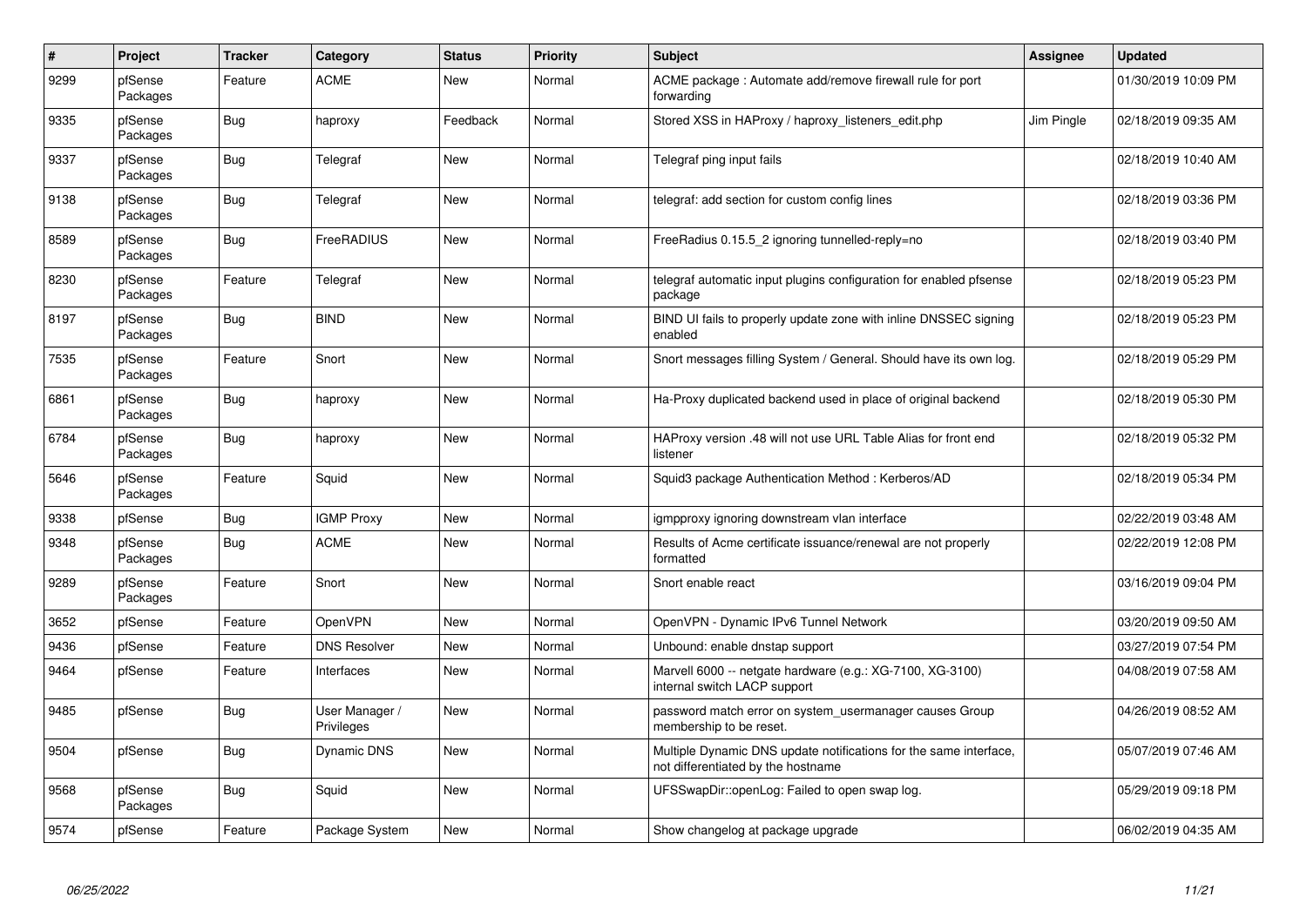| $\#$ | Project             | <b>Tracker</b> | <b>Category</b>                                 | <b>Status</b> | <b>Priority</b> | <b>Subject</b>                                                                                                                     | Assignee | <b>Updated</b>      |
|------|---------------------|----------------|-------------------------------------------------|---------------|-----------------|------------------------------------------------------------------------------------------------------------------------------------|----------|---------------------|
| 9599 | pfSense<br>Packages | Feature        | haproxy                                         | New           | Normal          | Support for "peers" in HAproxy                                                                                                     |          | 06/25/2019 01:47 AM |
| 8982 | pfSense<br>Packages | Feature        | haproxy                                         | New           | Normal          | HAproxy ACL support for map in configuration UI                                                                                    |          | 06/25/2019 01:49 AM |
| 9621 | pfSense             | Feature        | User Manager /<br>Privileges                    | New           | Normal          | More convenient deletion of single user privileges                                                                                 |          | 07/09/2019 03:09 AM |
| 9650 | pfSense             | Bug            | Gateways                                        | New           | Normal          | IPv6 connection drops (ir-)regular on Kabelvodafone (German<br>cable ISP)                                                          |          | 07/27/2019 07:14 AM |
| 9664 | pfSense             | <b>Bug</b>     | Dynamic DNS                                     | New           | Normal          | DynDNS and Dual-wan problem with CloudFlare (works with<br>$No-Ip)$                                                                |          | 08/03/2019 10:00 AM |
| 7449 | pfSense<br>Packages | Feature        | OpenVPN Client<br>Export                        | New           | Normal          | feature request for openvpn-client-export package, add the<br>support for openvpn up and down script, for mapping network<br>drive |          | 08/06/2019 05:06 PM |
| 9677 | pfSense             | Bug            | Dashboard                                       | <b>New</b>    | Normal          | Dashboard hangs when widget needs data from a remote host<br>which is down                                                         |          | 08/13/2019 09:15 AM |
| 9229 | pfSense<br>Packages | <b>Bug</b>     | Tinc                                            | <b>New</b>    | Normal          | Tinc package: no way of specifying multiple critical configuration<br>parameters from web interface                                |          | 08/13/2019 09:25 AM |
| 8909 | pfSense<br>Packages | <b>Bug</b>     | Tinc                                            | New           | Normal          | tinc package makes /rc.newwanip looping forever                                                                                    |          | 08/13/2019 09:25 AM |
| 8146 | pfSense<br>Packages | Feature        | <b>BIND</b>                                     | New           | Normal          | Zone Domain Records more powerfull for BIND Zones                                                                                  |          | 08/13/2019 09:39 AM |
| 8099 | pfSense<br>Packages | Feature        | Telegraf                                        | New           | Normal          | Add more configuration flexibility to Telegraf                                                                                     |          | 08/13/2019 09:39 AM |
| 7799 | pfSense             | Feature        | Rules / NAT                                     | <b>New</b>    | Normal          | Make an ajax call to toggle logging by clicking on the logging icon<br>next to a rule                                              |          | 08/13/2019 09:40 AM |
| 7737 | pfSense             | <b>Bug</b>     | <b>IPv6 Router</b><br>Advertisements<br>(RADVD) | <b>New</b>    | Normal          | radvd error message                                                                                                                |          | 08/13/2019 09:41 AM |
| 7602 | pfSense             | Feature        | <b>Operating System</b>                         | New           | Normal          | Auto-Create bootable USB for recovery                                                                                              |          | 08/13/2019 09:50 AM |
| 4928 | pfSense<br>Packages | Feature        | squidguard                                      | New           | Normal          | Surftool - New Package to turn squidguard groups(/acls) on or off                                                                  |          | 08/13/2019 09:57 AM |
| 6789 | pfSense<br>Packages | Feature        | Squid                                           | New           | Normal          | disgest Idap auth                                                                                                                  |          | 08/13/2019 09:57 AM |
| 8517 | pfSense<br>Packages | Feature        | New Package<br>Request                          | New           | Normal          | OpenConnect client                                                                                                                 |          | 08/13/2019 10:01 AM |
| 3424 | pfSense<br>Packages | Feature        | New Package<br>Request                          | New           | Normal          | SCEP server                                                                                                                        |          | 08/13/2019 10:02 AM |
| 8251 | pfSense<br>Packages | <b>Bug</b>     | FreeRADIUS                                      | Feedback      | Normal          | Captiveportal + FreeRadius "Last activity" resets to Session start                                                                 |          | 08/13/2019 11:10 AM |
| 385  | pfSense             | Feature        | <b>Captive Portal</b>                           | New           | Normal          | Reverse captive portal                                                                                                             |          | 08/13/2019 12:23 PM |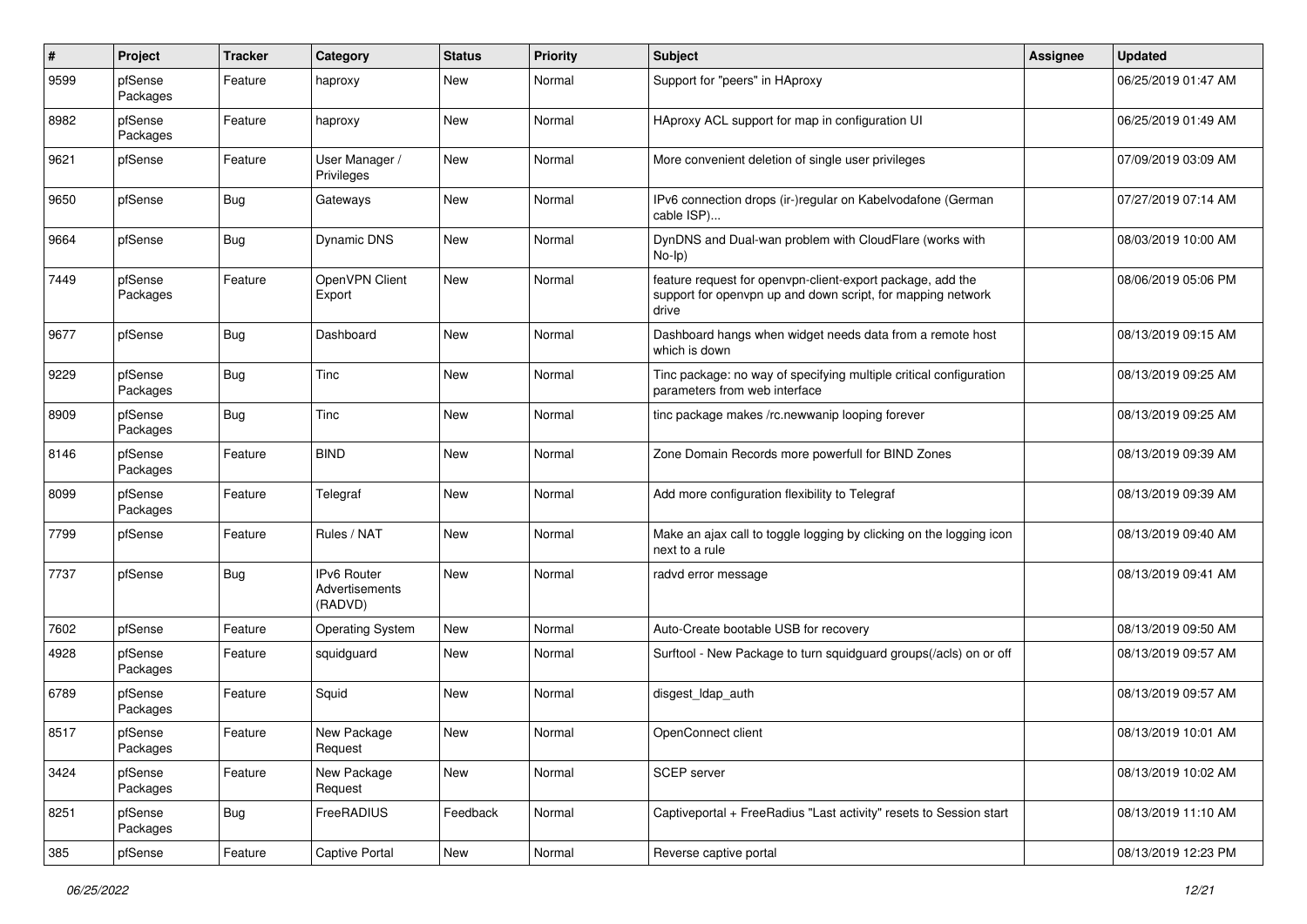| #    | Project             | <b>Tracker</b> | Category                                 | <b>Status</b> | Priority | <b>Subject</b>                                                                                   | <b>Assignee</b> | <b>Updated</b>      |
|------|---------------------|----------------|------------------------------------------|---------------|----------|--------------------------------------------------------------------------------------------------|-----------------|---------------------|
| 2771 | pfSense             | Feature        | Rules / NAT                              | New           | Normal   | Add packet tracing simulator                                                                     |                 | 08/13/2019 12:24 PM |
| 2024 | pfSense             | Feature        | Package System                           | <b>New</b>    | Normal   | RRD Graphs for packages                                                                          |                 | 08/13/2019 12:24 PM |
| 1890 | pfSense             | Bug            | Translations                             | New           | Normal   | No gettext support in console scripts                                                            |                 | 08/13/2019 12:24 PM |
| 6029 | pfSense             | <b>Bug</b>     | <b>XML Parser</b>                        | New           | Normal   | Unhelpful error messages in xmlparse*.inc and generally                                          |                 | 08/13/2019 12:52 PM |
| 5902 | pfSense             | Todo           | Configuration<br>Backend                 | New           | Normal   | Use a common place for default values                                                            |                 | 08/13/2019 12:53 PM |
| 4707 | pfSense             | Feature        | Rules / NAT                              | New           | Normal   | Can't override block port 0 rules in filter.inc                                                  |                 | 08/13/2019 12:53 PM |
| 5080 | pfSense             | Feature        | DHCP (IPv4)                              | <b>New</b>    | Normal   | Settings tab under Services>DHCP Server                                                          |                 | 08/13/2019 12:53 PM |
| 4472 | pfSense             | Feature        | Build / Release                          | New           | Normal   | Cryptographically sign every (sub-)release                                                       |                 | 08/13/2019 12:53 PM |
| 6539 | pfSense             | Feature        | Rules / NAT                              | <b>New</b>    | Normal   | ICMPv6 filtering requires multiple rules - no range support                                      |                 | 08/13/2019 01:23 PM |
| 6501 | pfSense             | Todo           | Web Interface                            | New           | Normal   | Tightening up subnet expansion                                                                   |                 | 08/13/2019 01:23 PM |
| 6470 | pfSense<br>Packages | Feature        | New Package<br>Request                   | New           | Normal   | CloudFlare Integration Module                                                                    |                 | 08/13/2019 01:23 PM |
| 6469 | pfSense             | Feature        | Console Menu                             | <b>New</b>    | Normal   | Improve help + self documentation in console PHP shell                                           |                 | 08/13/2019 01:23 PM |
| 6412 | pfSense             | Feature        | <b>Operating System</b>                  | New           | Normal   | Add includedir directive for /var/etc/xinet.d to xinetd configuration                            |                 | 08/13/2019 01:23 PM |
| 6398 | pfSense             | <b>Bug</b>     | Configuration<br><b>Backend</b>          | <b>New</b>    | Normal   | If config cannot be loaded due to corruption or bug, it isn't handled<br>gracefully (just stops) |                 | 08/13/2019 01:23 PM |
| 5652 | pfSense             | <b>Bug</b>     | Authentication                           | <b>New</b>    | Normal   | Radius IETF Class Group Assignment - Incorrect Standard                                          |                 | 08/13/2019 01:39 PM |
| 6615 | pfSense             | Feature        | DHCP (IPv4)                              | New           | Normal   | new DHCP server option                                                                           |                 | 08/13/2019 01:39 PM |
| 6604 | pfSense             | Feature        | <b>NTPD</b>                              | <b>New</b>    | Normal   | Allow NTP server list to be overridden by DHCP/PPP                                               |                 | 08/13/2019 01:39 PM |
| 6555 | pfSense<br>Packages | Feature        | New Package<br>Request                   | New           | Normal   | Support IEEE 1588                                                                                |                 | 08/13/2019 01:40 PM |
| 6554 | pfSense             | Feature        | <b>NTPD</b>                              | New           | Normal   | Reintroduce NTP mode7 for IEEE 1588 PTPd interop                                                 |                 | 08/13/2019 01:40 PM |
| 6332 | pfSense             | Todo           | Web Interface                            | New           | Normal   | Upgrade encryption options to cover current range of<br>recommendations                          |                 | 08/13/2019 02:34 PM |
| 6816 | pfSense             | Feature        | IPv6 Router<br>Advertisements<br>(RADVD) | <b>New</b>    | Normal   | Status and/or Diagnostics page for radvd                                                         |                 | 08/13/2019 02:35 PM |
| 6796 | pfSense             | Feature        | Interfaces                               | New           | Normal   | Allow hostnames as GRE and GIF endpoints                                                         |                 | 08/13/2019 02:35 PM |
| 6977 | pfSense             | <b>Bug</b>     | Interfaces                               | New           | Normal   | VLAN traffic is erroneously counted as underlying iface (untagged)<br>traffic                    |                 | 08/13/2019 02:56 PM |
| 5619 | pfSense             | Feature        | <b>Operating System</b>                  | New           | Normal   | Curl with ARES support                                                                           |                 | 08/13/2019 02:56 PM |
| 7385 | pfSense             | Todo           | Web Interface                            | New           | Normal   | Sanitize PHP includes                                                                            |                 | 08/13/2019 03:22 PM |
| 6541 | pfSense             | <b>Bug</b>     | IPv6 Router<br>Advertisements<br>(RADVD) | New           | Normal   | IPv6 RAs always include on-link prefix; clients may not use<br>DHCPv6 managed addresses          |                 | 08/13/2019 03:23 PM |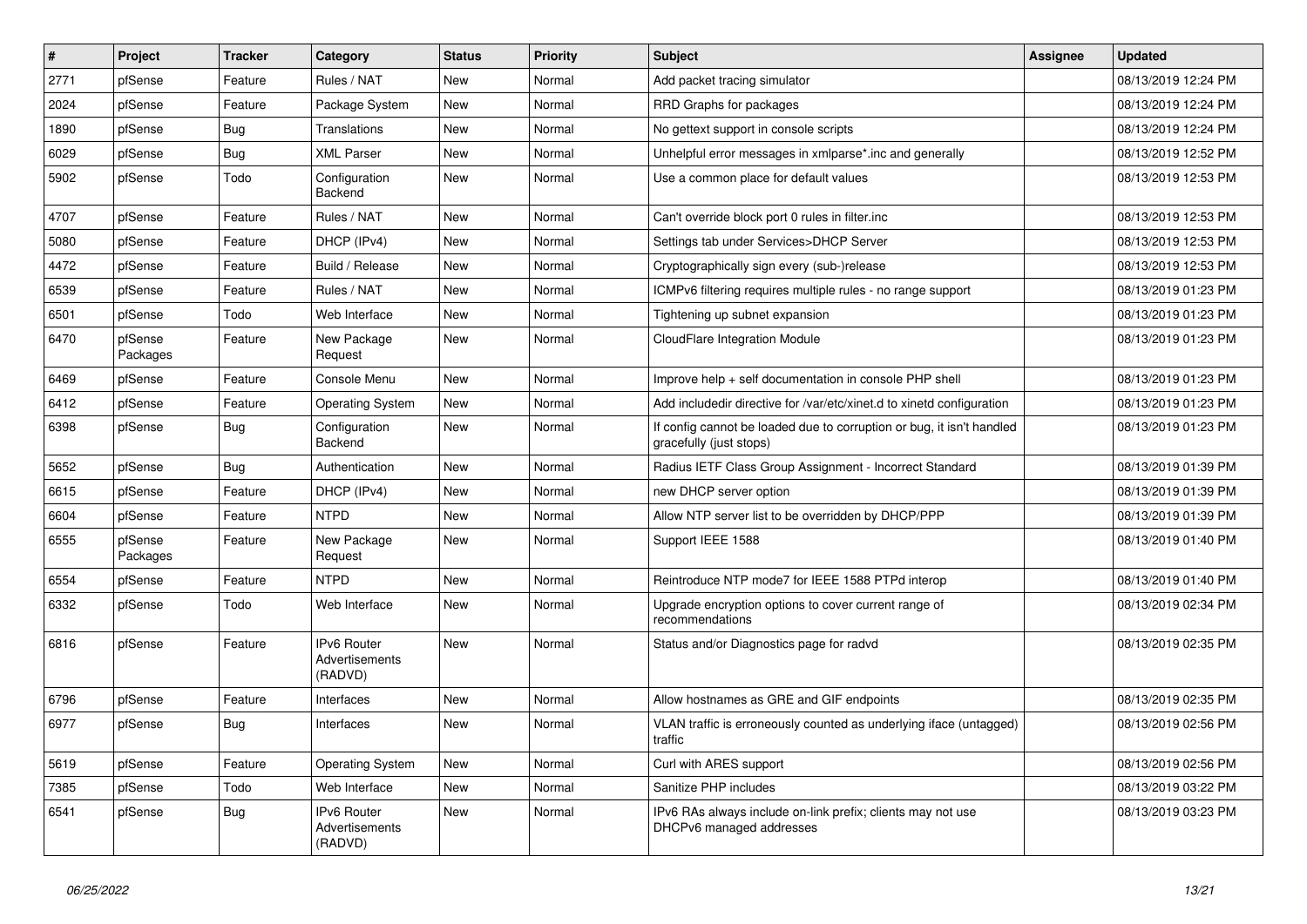| #    | Project             | <b>Tracker</b> | Category              | <b>Status</b> | <b>Priority</b> | <b>Subject</b>                                                                            | Assignee             | <b>Updated</b>      |
|------|---------------------|----------------|-----------------------|---------------|-----------------|-------------------------------------------------------------------------------------------|----------------------|---------------------|
| 7738 | pfSense             | Feature        | <b>IPsec</b>          | New           | Normal          | Highlight which IPSec (or other VPN) crypto modes are<br>hardware-accelerated in the UI   |                      | 08/13/2019 03:46 PM |
| 7430 | pfSense             | Bug            | Interfaces            | New           | Normal          | pfsense-utils.inc - where is ipaddr configured() should account<br>for loopback interface |                      | 08/13/2019 03:48 PM |
| 7761 | pfSense             | Feature        | Rules / NAT           | <b>New</b>    | Normal          | Add a way to match on IPv6 proto=0 (hop-by-hop header<br>extension)                       |                      | 08/13/2019 03:49 PM |
| 7800 | pfSense             | Feature        | Logging               | <b>New</b>    | Normal          | Add option for state logging                                                              |                      | 08/13/2019 03:51 PM |
| 7812 | pfSense             | Feature        | Web Interface         | <b>New</b>    | Normal          | ZFS handling of autopreplace                                                              |                      | 08/13/2019 03:53 PM |
| 8036 | pfSense             | Feature        | <b>IPsec</b>          | New           | Normal          | Want to run multiple Mobile Client IKEv2 server instances                                 |                      | 08/14/2019 09:31 AM |
| 7881 | pfSense             | Feature        | OpenVPN               | <b>New</b>    | Normal          | OpenVPN client - add support for multiple server entries                                  |                      | 08/14/2019 09:32 AM |
| 7541 | pfSense             | Feature        | Installer             | New           | Normal          | ZFS Install, add hot spare option                                                         |                      | 08/14/2019 09:32 AM |
| 8177 | pfSense             | Bug            | Package System        | New           | Normal          | "/xsl/package.xsl" is referenced in package XML files but not on<br>the firewall          |                      | 08/14/2019 09:56 AM |
| 8372 | pfSense             | Feature        | Logging               | <b>New</b>    | Normal          | add gui setting to adjust refresh rate for dynamic firewall logs                          |                      | 08/14/2019 10:31 AM |
| 8274 | pfSense             | Feature        | <b>Traffic Graphs</b> | New           | Normal          | Reverse Inverse Traffic Graph View                                                        | <b>Jared Dillard</b> | 08/14/2019 10:31 AM |
| 8526 | pfSense             | Bug            | Interfaces            | <b>New</b>    | Normal          | DHCP client ignores server replies when 802.1q tagging is used                            |                      | 08/14/2019 10:52 AM |
| 8076 | pfSense             | Bug            | Backup / Restore      | New           | Normal          | User can easily apply an unusable interface configuration after<br>restore                |                      | 08/14/2019 10:52 AM |
| 8435 | pfSense             | Bug            | Interfaces            | <b>New</b>    | Normal          | DHCPv6 unusable in certain circumstances (US AT&T Fiber, etc.)                            |                      | 08/14/2019 10:52 AM |
| 8929 | pfSense             | Feature        | Web Interface         | <b>New</b>    | Normal          | Scroll bar css dark theme                                                                 |                      | 08/14/2019 12:16 PM |
| 9087 | pfSense             | Bug            | <b>Traffic Graphs</b> | <b>New</b>    | Normal          | Traffic Graph Widget Legend Not Updating                                                  |                      | 08/14/2019 12:38 PM |
| 9060 | pfSense             | Feature        | Logging               | New           | Normal          | add rule name filtering field for firewall log viewer                                     |                      | 08/14/2019 12:38 PM |
| 9035 | pfSense             | <b>Bug</b>     | Rules / NAT           | <b>New</b>    | Normal          | Inactive Interfaces are Hidden in Firewall Rules                                          |                      | 08/14/2019 12:39 PM |
| 9222 | pfSense             | Feature        | Authentication        | New           | Normal          | Add sshquard log when release an IP                                                       |                      | 08/14/2019 01:00 PM |
| 9167 | pfSense             | <b>Bug</b>     | Rules / NAT           | New           | Normal          | Some Important ICMPv6 Traffic Not Allowed by Default Rules                                |                      | 08/14/2019 01:00 PM |
| 9343 | pfSense             | Bug            | DHCP (IPv4)           | New           | Normal          | diag arp.php times out with large DHCPD leases table                                      |                      | 08/14/2019 01:19 PM |
| 9288 | pfSense             | Feature        | Authentication        | New           | Normal          | SSHGuard add pfSense signature in standard                                                |                      | 08/14/2019 01:19 PM |
| 9591 | pfSense             | Feature        | Rules / NAT           | New           | Normal          | Add under firewall rules a search box                                                     |                      | 08/14/2019 02:39 PM |
| 9585 | pfSense             | Bug            | Interfaces            | New           | Normal          | 6RD: Unable to reach hosts on within same 6rd-domain                                      |                      | 08/14/2019 02:39 PM |
| 9627 | pfSense             | Feature        | <b>Captive Portal</b> | <b>New</b>    | Normal          | Captive Portal only shows authenticated users                                             |                      | 08/14/2019 02:48 PM |
| 4681 | pfSense             | Feature        | Backup / Restore      | <b>New</b>    | Normal          | AutoConfigBackup make a way to easily download a saved<br>backup                          |                      | 08/16/2019 12:46 PM |
| 7757 | pfSense             | <b>Bug</b>     | Backup / Restore      | <b>New</b>    | Normal          | Auto Config Backup fails to upload unless Default Gateway is up                           |                      | 08/16/2019 12:47 PM |
| 8031 | pfSense<br>Packages | Feature        | FreeRADIUS            | <b>New</b>    | Normal          | FreeRADIUS copy entry function                                                            |                      | 08/16/2019 01:01 PM |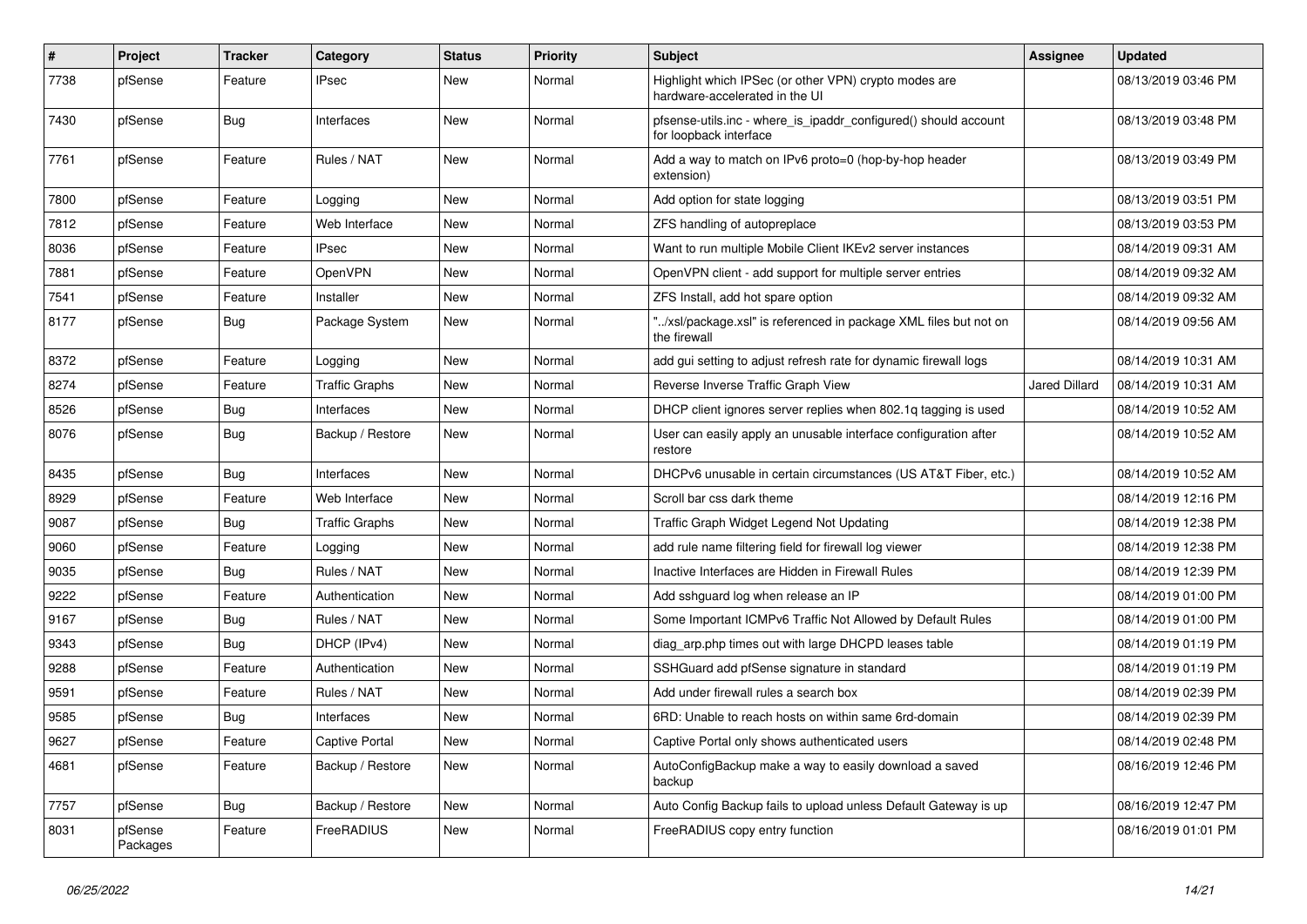| $\pmb{\#}$ | Project             | <b>Tracker</b> | Category                                 | <b>Status</b> | <b>Priority</b> | <b>Subject</b>                                                                                      | <b>Assignee</b> | <b>Updated</b>      |
|------------|---------------------|----------------|------------------------------------------|---------------|-----------------|-----------------------------------------------------------------------------------------------------|-----------------|---------------------|
| 7686       | pfSense<br>Packages | Feature        | haproxy                                  | New           | Normal          | Add option in HAProxy to configure SSL defaults based on the<br>Mozilla SSL Configuration Generator |                 | 08/16/2019 01:09 PM |
| 2774       | pfSense             | Feature        | DHCP (IPv4)                              | New           | Normal          | Extend DHCP Pools code to allow using different subnets                                             |                 | 08/19/2019 10:27 AM |
| 7964       | pfSense             | <b>Bug</b>     | Multi-WAN                                | New           | Normal          | Restart openypn on gateway switching                                                                |                 | 08/19/2019 12:35 PM |
| 6845       | pfSense             | Feature        | Interfaces                               | <b>New</b>    | Normal          | DHCP / DHCPv6 WAN client status page                                                                |                 | 08/19/2019 12:37 PM |
| 7720       | pfSense             | Feature        | Hardware / Drivers                       | New           | Normal          | Add general watchdog kernel modules (like ichwd) and watchdogd<br>support in the GUI.               |                 | 08/19/2019 01:20 PM |
| 9495       | pfSense<br>Packages | Bug            | AWS VPC                                  | New           | Normal          | AWS VPC VPN wizard produces incorrect config (SHA256 should<br>be SHA1)                             |                 | 08/19/2019 02:45 PM |
| 9038       | pfSense             | Feature        | Logging                                  | New           | Normal          | Live view of any log file                                                                           |                 | 08/19/2019 02:55 PM |
| 7286       | pfSense             | Bug            | OpenVPN                                  | Incomplete    | Normal          | OpenVPN client is unreliable when you have multiple tunnels                                         |                 | 08/19/2019 03:28 PM |
| 7699       | pfSense<br>Packages | Feature        | OpenVPN Client<br>Export                 | New           | Normal          | OpenVPN Client Export - Default Gateway                                                             |                 | 08/19/2019 03:32 PM |
| 9690       | pfSense             | <b>Bug</b>     | Interfaces                               | <b>New</b>    | Normal          | Ethernet flow control should be disabled by default                                                 |                 | 08/19/2019 06:45 PM |
| 6574       | pfSense             | Feature        | Hardware / Drivers                       | New           | Normal          | Support USB RNDIS network interfaces                                                                |                 | 08/20/2019 08:46 AM |
| 7212       | pfSense             | Feature        | Hardware / Drivers                       | <b>New</b>    | Normal          | Provide Driver for SG-1000 Crypto Accelerator                                                       | Luiz Souza      | 08/20/2019 08:46 AM |
| 8309       | pfSense             | Feature        | Hardware / Drivers                       | New           | Normal          | Include apuled driver to add support for LEDs on PC Engines APU   Darryn Storm<br>boards            |                 | 08/20/2019 08:47 AM |
| 7414       | pfSense<br>Packages | Feature        | Snort                                    | <b>New</b>    | Normal          | snort needs automated refresh on ip change                                                          |                 | 08/20/2019 08:55 AM |
| 9662       | pfSense<br>Packages | <b>Bug</b>     | pfBlockerNG                              | <b>New</b>    | Normal          | PfblockerNG do not update after pfsense reboot and wait for next<br>cron task                       |                 | 08/20/2019 09:00 AM |
| 8279       | pfSense<br>Packages | Feature        | pfBlockerNG                              | New           | Normal          | Consider adding a new option to the Rule Order                                                      |                 | 08/20/2019 09:00 AM |
| 9192       | pfSense             | <b>Bug</b>     | <b>PPP</b> Interfaces                    | New           | Normal          | PPPoE daemon selects wrong interface                                                                |                 | 08/20/2019 10:05 AM |
| 8804       | pfSense             | <b>Bug</b>     | PPP Interfaces                           | New           | Normal          | Netgate SG-1000 PPPoE Keepalives not prioritized, internet drops                                    |                 | 08/20/2019 10:06 AM |
| 8512       | pfSense             | <b>Bug</b>     | <b>PPP</b> Interfaces                    | New           | Normal          | PPPoE reconnect fails after interface flap                                                          |                 | 08/20/2019 10:06 AM |
| 1833       | pfSense             | Feature        | PPTP                                     | New           | Normal          | PPTP type WAN IPv6 support                                                                          |                 | 08/20/2019 10:12 AM |
| 4470       | pfSense             | Feature        | IPv6 Router<br>Advertisements<br>(RADVD) | <b>New</b>    | Normal          | RA page in GUI                                                                                      |                 | 08/20/2019 12:20 PM |
| 7303       | pfSense             | <b>Bug</b>     | IPv6 Router<br>Advertisements<br>(RADVD) | New           | Normal          | ipv6 connectivity lost on pfSense reboot                                                            |                 | 08/20/2019 12:23 PM |
| 1937       | pfSense             | Feature        | Rules / NAT                              | New           | Normal          | Support for rule groupings                                                                          |                 | 08/20/2019 12:42 PM |
| 1947       | pfSense             | Feature        | Rules / NAT                              | New           | Normal          | Option to kill all states when creating a block rule                                                |                 | 08/20/2019 01:09 PM |
| 7974       | pfSense             | Feature        | Dashboard                                | New           | Normal          | ZFS RAID Monitor Not available                                                                      |                 | 08/20/2019 01:34 PM |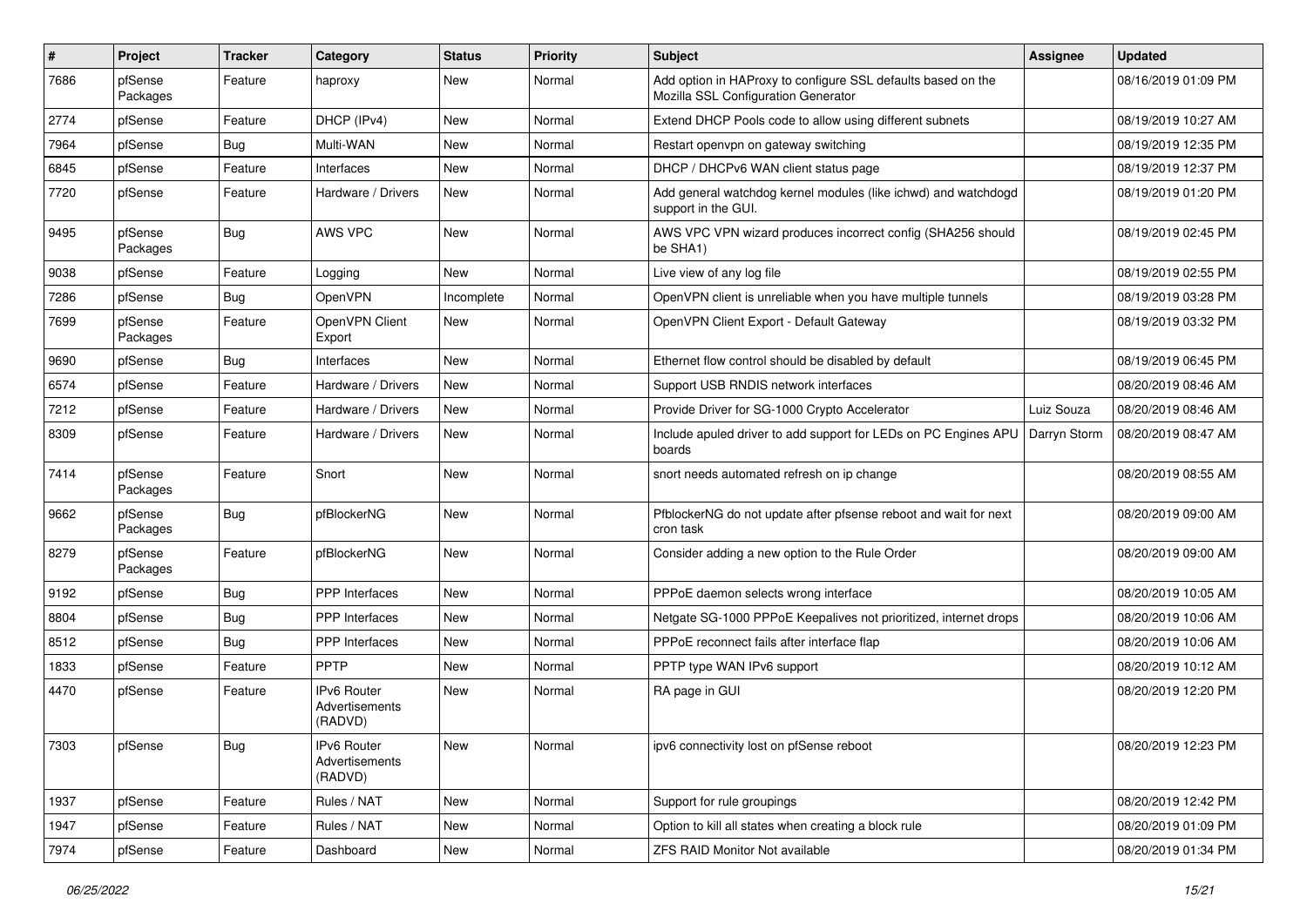| #    | Project | <b>Tracker</b> | Category                            | <b>Status</b> | Priority | <b>Subject</b>                                                                                     | <b>Assignee</b> | <b>Updated</b>      |
|------|---------|----------------|-------------------------------------|---------------|----------|----------------------------------------------------------------------------------------------------|-----------------|---------------------|
| 6295 | pfSense | <b>Bug</b>     | <b>Traffic Shaper</b><br>(Limiters) | New           | Normal   | Crash upon applying CODELQ to untagged parent interface when<br>also applied to daughter VLAN      | Luiz Souza      | 08/20/2019 02:44 PM |
| 8570 | pfSense | Bug            | <b>XML Parser</b>                   | New           | Normal   | Empty (dn)shaper config gets populated with newline                                                |                 | 08/20/2019 02:45 PM |
| 4265 | pfSense | Feature        | UPnP/NAT-PMP                        | New           | Normal   | UPNP allow use of alias and schedule                                                               |                 | 08/20/2019 02:57 PM |
| 4997 | pfSense | Feature        | Rules / NAT                         | New           | Normal   | Add setting option to choose default log action for new firewall<br>rules                          |                 | 08/20/2019 03:29 PM |
| 4456 | pfSense | Feature        | <b>Diagnostics</b>                  | New           | Normal   | Packet capture additional filtering options                                                        |                 | 08/20/2019 03:30 PM |
| 2049 | pfSense | Feature        | Rules / NAT                         | New           | Normal   | Show Auto Generated Rules and Use them to turn features on/off<br>when applicable                  |                 | 08/20/2019 03:37 PM |
| 5556 | pfSense | Feature        | Diagnostics                         | New           | Normal   | No error when downloading non-existing file on<br>Diagnostics/Execute                              |                 | 08/20/2019 03:43 PM |
| 6602 | pfSense | Feature        | User Manager /<br>Privileges        | New           | Normal   | Config writes denied via "deny config write" permission should<br>notify as such                   |                 | 08/20/2019 03:43 PM |
| 1883 | pfSense | Feature        | <b>Traffic Shaper</b><br>(Limiters) | New           | Normal   | Diag > Limiter Info presentation enhancement                                                       |                 | 08/20/2019 03:46 PM |
| 7172 | pfSense | <b>Bug</b>     | DHCP (IPv4)                         | New           | Normal   | Sorting by hostname in Services > DHCP Server > LAN should be<br>"natural" (alphanumeric friendly) |                 | 08/20/2019 03:47 PM |
| 7373 | pfSense | <b>Bug</b>     | Rules / NAT                         | New           | Normal   | Firewall schedules GUI needs to be redone from scratch                                             |                 | 08/21/2019 08:56 AM |
| 7398 | pfSense | Feature        | <b>Traffic Graphs</b>               | Assigned      | Normal   | Show average value of bandwidth in/out on Dashboard trafic<br>graph                                | Jared Dillard   | 08/21/2019 08:56 AM |
| 7418 | pfSense | Feature        | <b>Dynamic DNS</b>                  | New           | Normal   | Dynamic dns should be sorted interface name                                                        |                 | 08/21/2019 08:58 AM |
| 7182 | pfSense | Feature        | Dashboard                           | New           | Normal   | Break up System Widget on the Dashboard                                                            |                 | 08/21/2019 08:59 AM |
| 8095 | pfSense | <b>Bug</b>     | Translations                        | New           | Normal   | Unescaped simple quotes break JavaScript features when the<br>French translation is enabled        |                 | 08/21/2019 09:06 AM |
| 7781 | pfSense | Feature        | Rules / NAT                         | New           | Normal   | Please Enable Rule Separators on Manual Outbound NAT                                               |                 | 08/21/2019 09:07 AM |
| 8483 | pfSense | Feature        | <b>Traffic Shaper</b><br>(ALTQ)     | New           | Normal   | Allow user to choose order of Queues status                                                        |                 | 08/21/2019 09:12 AM |
| 8558 | pfSense | Feature        | Web Interface                       | New           | Normal   | Add more table sorting in various UI pages                                                         |                 | 08/21/2019 09:14 AM |
| 7195 | pfSense | <b>Bug</b>     | Package System                      | New           | Normal   | pkg_edit.php - < checkenablefields> tag has no effect on fields<br>other than checkbox/input       |                 | 08/21/2019 09:15 AM |
| 7082 | pfSense | <b>Bug</b>     | Package System                      | New           | Normal   | pkg edit.php - impossible to use default value with rowhelperfield                                 |                 | 08/21/2019 09:15 AM |
| 8614 | pfSense | <b>Bug</b>     | DHCP (IPv4)                         | New           | Normal   | Cannot remove Additional BOOTP/DHCP Options                                                        |                 | 08/21/2019 09:15 AM |
| 9101 | pfSense | Bug            | <b>Traffic Graphs</b>               | New           | Normal   | Traffic Graphs/Dashboard Slows Downloads Being Performed by<br>the Same Firefox Browser            |                 | 08/21/2019 09:18 AM |
| 9253 | pfSense | Feature        | User Manager /<br>Privileges        | New           | Normal   | RFE: True View-Only WebCFG options                                                                 |                 | 08/21/2019 09:21 AM |
| 3771 | pfSense | <b>Bug</b>     | DHCP (IPv4)                         | New           | Normal   | Webinterface and dhcpdcrashes with 500+ static leases                                              |                 | 08/21/2019 09:26 AM |
| 1656 | pfSense | Feature        | Diagnostics                         | New           | Normal   | Teach pfctl to kill states by port number                                                          |                 | 08/21/2019 09:55 AM |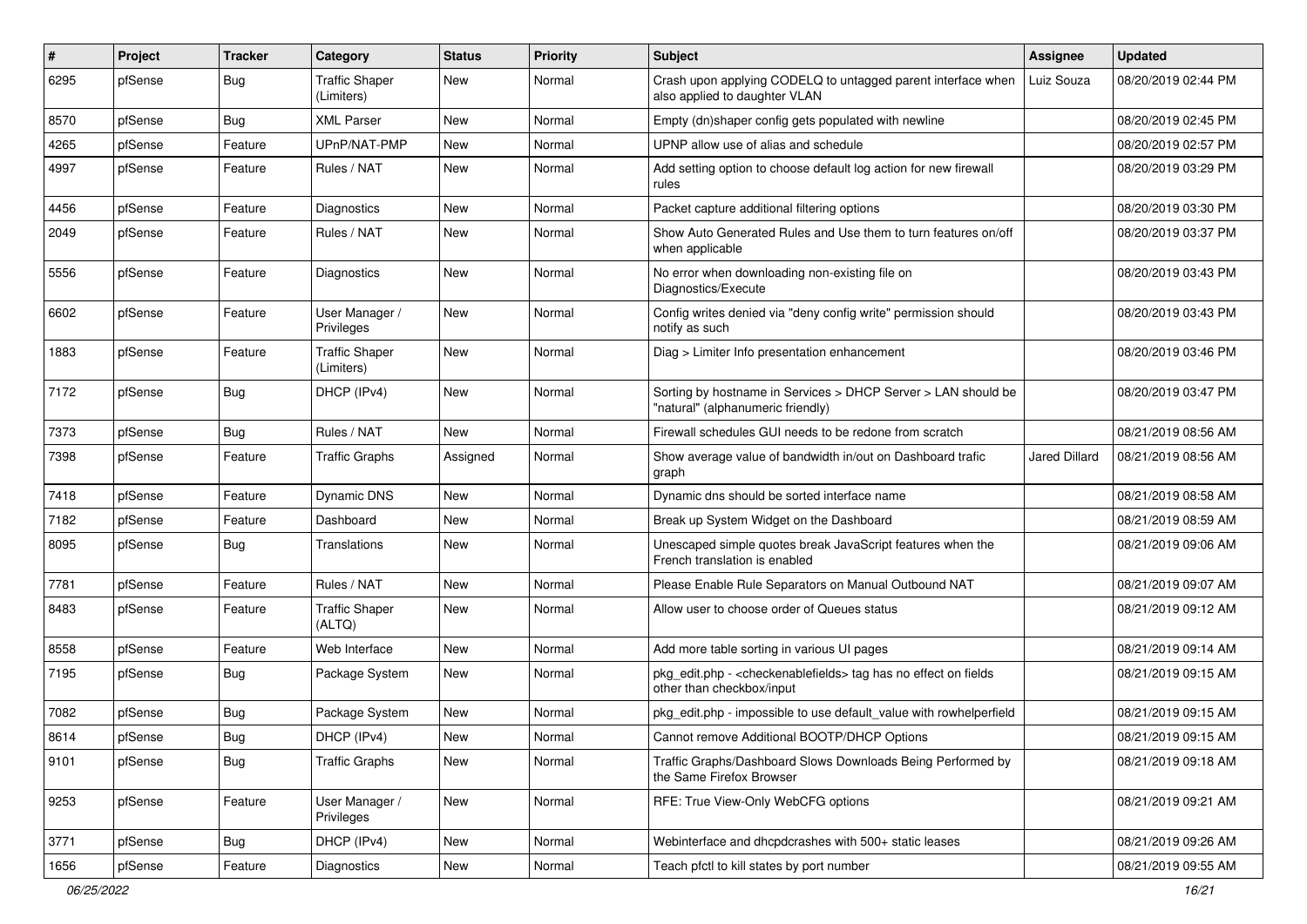| $\vert$ # | Project             | <b>Tracker</b> | Category               | <b>Status</b> | <b>Priority</b> | <b>Subject</b>                                                                                       | <b>Assignee</b> | <b>Updated</b>      |
|-----------|---------------------|----------------|------------------------|---------------|-----------------|------------------------------------------------------------------------------------------------------|-----------------|---------------------|
| 4098      | pfSense             | Feature        | Authentication         | New           | Normal          | Add option to force a password change on login                                                       |                 | 08/21/2019 10:31 AM |
| 5825      | pfSense             | Feature        | Authentication         | New           | Normal          | Allow EAP-RADIUS for authentication servers                                                          |                 | 08/21/2019 10:32 AM |
| 8170      | pfSense             | Feature        | <b>XMLRPC</b>          | New           | Normal          | XMLRPC Sync deletes entires on remote System                                                         |                 | 08/21/2019 10:42 AM |
| 8243      | pfSense             | Feature        | <b>XMLRPC</b>          | <b>New</b>    | Normal          | Sync dashboard settings over xmlrpc                                                                  |                 | 08/21/2019 10:42 AM |
| 6283      | pfSense             | Feature        | DHCP (IPv6)            | <b>New</b>    | Normal          | Register DHCPv6 leases with DNS resolver                                                             |                 | 08/21/2019 10:48 AM |
| 7563      | pfSense             | Feature        | L <sub>2</sub> TP      | New           | Normal          | I2tp Suggestion: consider allowing IP/Subnet for the user.                                           |                 | 08/21/2019 10:52 AM |
| 1979      | pfSense             | Feature        | Aliases / Tables       | New           | Normal          | Add some default read-only system aliases                                                            | Jim Pingle      | 08/21/2019 11:01 AM |
| 3387      | pfSense             | Feature        | Aliases / Tables       | New           | Normal          | process_alias_urItable Frequency                                                                     |                 | 08/21/2019 11:01 AM |
| 7665      | pfSense             | <b>Bug</b>     | Aliases / Tables       | <b>New</b>    | Normal          | Host range validation for Aliases is not strict enough                                               |                 | 08/21/2019 11:01 AM |
| 6207      | pfSense             | Feature        | Rules / NAT            | New           | Normal          | Please, add "THIS_IF broadcast" Macro for use in firewall rules                                      |                 | 08/21/2019 11:01 AM |
| 3288      | pfSense             | Feature        | Rules / NAT            | New           | Normal          | Macros for Interface Networks on Outbound NAT rule Source<br>drop-down                               |                 | 08/21/2019 11:02 AM |
| 336       | pfSense             | Feature        | <b>LAGG Interfaces</b> | <b>New</b>    | Normal          | Option to create lagg under assign interfaces                                                        |                 | 08/21/2019 11:16 AM |
| 4499      | pfSense             | Feature        | LAGG Interfaces        | <b>New</b>    | Normal          | pfSense LAGG interfaces; unable to set speed and duplex for<br>member interfaces.                    |                 | 08/21/2019 11:16 AM |
| 9453      | pfSense             | Bug            | <b>LAGG Interfaces</b> | <b>New</b>    | Normal          | VLAN Interfaces on LAGG get orphaned at boot                                                         |                 | 08/21/2019 11:16 AM |
| 8335      | pfSense             | <b>Bug</b>     | <b>LAGG Interfaces</b> | <b>New</b>    | Normal          | System hang with LACP downlink to UniFi switch                                                       |                 | 08/21/2019 11:18 AM |
| 1388      | pfSense             | Feature        | Multi-WAN              | <b>New</b>    | Normal          | 3G outbound failover connection with auto dial-up and hang-up                                        |                 | 08/21/2019 11:27 AM |
| 7977      | pfSense             | <b>Bug</b>     | Translations           | <b>New</b>    | Normal          | English text shown in stead of translated text (Routing - Gateway<br>groups - edit)                  |                 | 08/21/2019 11:28 AM |
| 9698      | pfSense             | <b>Bug</b>     | <b>RRD Graphs</b>      | <b>New</b>    | Normal          | Monitoring graphs do not retain state after auto-refresh                                             |                 | 08/26/2019 02:09 AM |
| 4503      | pfSense<br>Packages | Feature        | New Package<br>Request | New           | Normal          | GNUGateKeeper H.323 Proxy Package                                                                    |                 | 08/27/2019 02:54 AM |
| 9704      | pfSense<br>Packages | Feature        | FreeRADIUS             | New           | Normal          | Enable filter username                                                                               |                 | 08/27/2019 12:07 PM |
| 9707      | pfSense<br>Packages | <b>Bug</b>     | pfBlockerNG            | <b>New</b>    | Normal          | Some networks already existing in deny Feeds are not stopped<br>even if existing in custom deny list |                 | 08/28/2019 10:03 AM |
| 753       | pfSense             | Feature        | OpenVPN                | <b>New</b>    | Normal          | Add OpenVPN foreign_option support                                                                   |                 | 09/02/2019 10:38 AM |
| 9732      | pfSense             | Feature        | DHCP (IPv4)            | <b>New</b>    | Normal          | System UTC time offset in DHCP Option 2                                                              |                 | 09/06/2019 08:39 PM |
| 9737      | pfSense             | <b>Bug</b>     | <b>Traffic Graphs</b>  | <b>New</b>    | Normal          | traffic-graphs is shows incorrect units inside the chart                                             |                 | 09/09/2019 06:35 AM |
| 9749      | pfSense<br>Packages | Feature        | Status Monitoring      | <b>New</b>    | Normal          | 95th percentile missing for quality in monitoring                                                    |                 | 09/12/2019 10:39 AM |
| 9775      | pfSense             | Feature        | Backup / Restore       | New           | Normal          | AutoConfigBackup - Rolling per day/hour cap on changes,<br>retention policy                          |                 | 09/20/2019 09:19 AM |
| 6668      | pfSense             | <b>Bug</b>     | <b>IPsec</b>           | Feedback      | Normal          | IPSec tunnel + L2TP/IPSec VPN - wrong PSK chosen by pfSense                                          |                 | 09/21/2019 02:07 AM |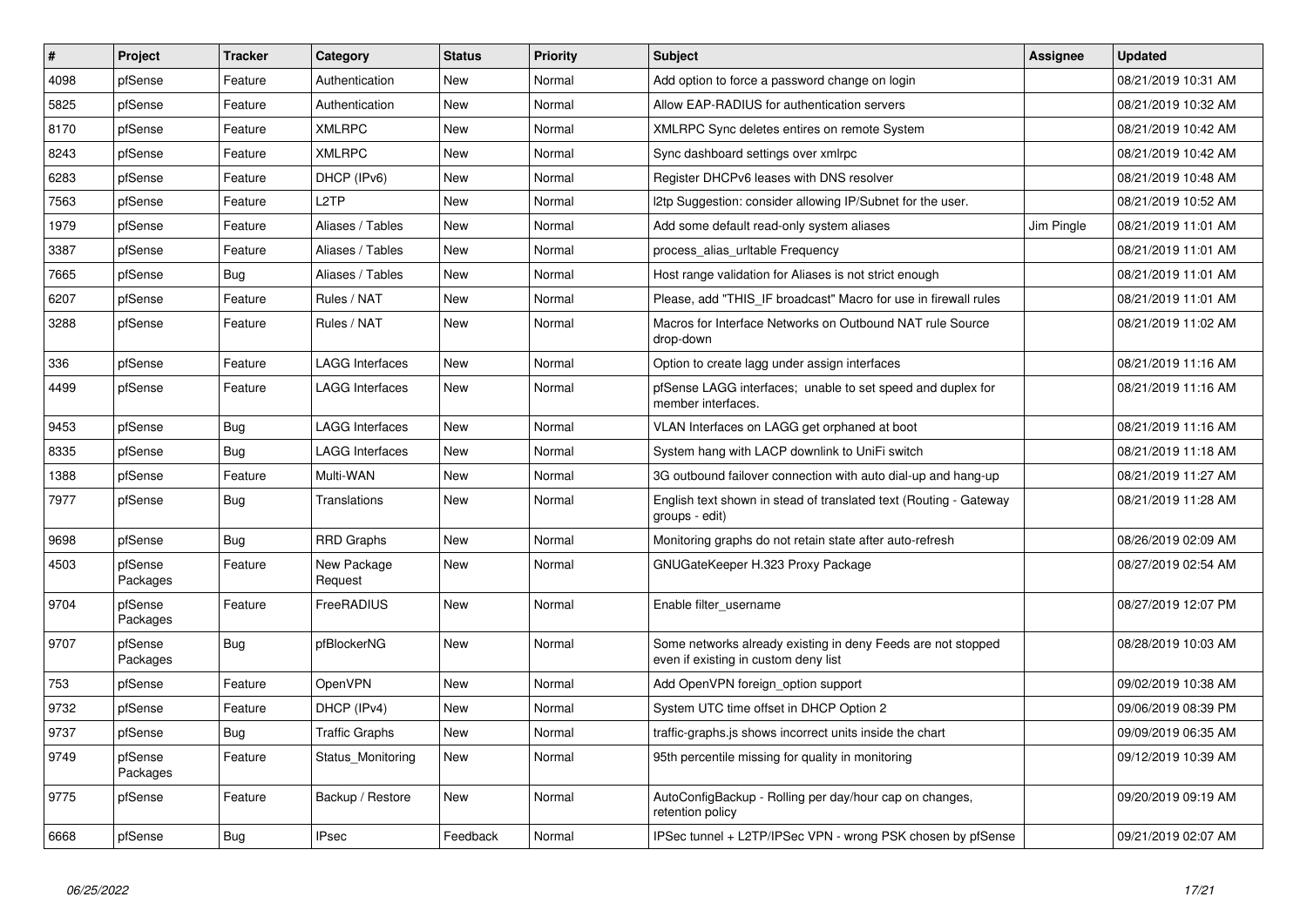| $\pmb{\#}$ | Project             | <b>Tracker</b> | Category               | <b>Status</b> | <b>Priority</b> | <b>Subject</b>                                                                                 | <b>Assignee</b> | <b>Updated</b>      |
|------------|---------------------|----------------|------------------------|---------------|-----------------|------------------------------------------------------------------------------------------------|-----------------|---------------------|
| 8315       | pfSense<br>Packages | <b>Bug</b>     | Mail report            | Feedback      | Normal          | Mail Report mail_report_send() behavior different than<br>notify_via_smtp()                    | Jim Pingle      | 09/24/2019 10:12 AM |
| 9800       | pfSense             | Feature        | Hardware / Drivers     | New           | Normal          | Add toggle for net.isr.dispatch=deferred in GUI                                                |                 | 09/29/2019 06:18 AM |
| 9805       | pfSense             | <b>Bug</b>     | Dynamic DNS            | New           | Normal          | dynDNS cloudflare multiple entries                                                             |                 | 10/02/2019 04:51 PM |
| 9838       | pfSense             | Feature        | OpenVPN                | <b>New</b>    | Normal          | PKCS11 support                                                                                 |                 | 10/20/2019 02:12 PM |
| 6103       | pfSense             | Feature        | <b>DNS Resolver</b>    | New           | Normal          | DNS Resolver Outgoing Interfaces should be able to use Gateway<br>Groups                       |                 | 10/21/2019 08:02 AM |
| 7248       | pfSense             | Feature        | <b>IPsec</b>           | <b>New</b>    | Normal          | Web UI for IPSec settings should warn about poor security<br>choices                           | Jim Pingle      | 10/31/2019 12:15 PM |
| 1268       | pfSense             | Feature        | Certificates           | <b>New</b>    | Normal          | Allow mass renewing of certs                                                                   |                 | 11/01/2019 03:17 PM |
| 9044       | pfSense<br>Packages | Feature        | New Package<br>Request | New           | Normal          | Add SoftEther                                                                                  |                 | 11/02/2019 10:51 AM |
| 8985       | pfSense<br>Packages | Feature        | Suricata               | <b>New</b>    | Normal          | Suricata: allow configuration for external/internal additional storage                         |                 | 11/13/2019 10:07 AM |
| 9286       | pfSense<br>Packages | <b>Bug</b>     | squidguard             | New           | Normal          | squidGuard - Unable to change IP for sgerror.php URL in<br>configuration                       |                 | 11/13/2019 10:07 AM |
| 9497       | pfSense<br>Packages | <b>Bug</b>     | AWS VPC                | New           | Normal          | AWS VPN Wizard: WebGUI times out.                                                              |                 | 11/13/2019 10:07 AM |
| 9566       | pfSense             | <b>Bug</b>     | <b>Traffic Graphs</b>  | <b>New</b>    | Normal          | Traffic graph displays traffic incorrectly                                                     |                 | 11/18/2019 07:54 AM |
| 9912       | pfSense<br>Packages | Feature        | ntop                   | New           | Normal          | add custom DPI to ntopng                                                                       |                 | 11/18/2019 10:57 AM |
| 9937       | pfSense             | Feature        | Authentication         | New           | Normal          | OpenVPN Login User Privilege                                                                   |                 | 11/29/2019 08:46 AM |
| 9973       | pfSense<br>Packages | Feature        | <b>NRPE</b>            | New           | Normal          | Nagios NRPE package isn't IPv6 capable                                                         |                 | 12/20/2019 03:15 PM |
| 9999       | pfSense<br>Packages | <b>Bug</b>     | pfBlockerNG            | New           | Normal          | unbound fatal error if System Domain in DNSBL and System<br>Domain Local Zone Type is Redirect |                 | 12/25/2019 08:10 AM |
| 9676       | pfSense<br>Packages | <b>Bug</b>     | pfBlockerNG            | New           | Normal          | AS lookup fails                                                                                |                 | 12/26/2019 12:17 AM |
| 10137      | pfSense             | Feature        | Package System         | <b>New</b>    | Normal          | net-mgmt/arpwatch: Update to 3.0                                                               |                 | 12/30/2019 05:16 PM |
| 10143      | pfSense             | <b>Bug</b>     | <b>DNS Resolver</b>    | New           | Normal          | System hostname DNS entry is assigned to the wrong IP on<br>multi-wan setups                   |                 | 12/31/2019 02:33 PM |
| 10150      | pfSense             | Bug            | <b>IGMP Proxy</b>      | New           | Normal          | IGMP Proxy does not scale to hundreds of streams                                               |                 | 01/03/2020 02:56 AM |
| 10160      | pfSense<br>Packages | Feature        | New Package<br>Request | New           | Normal          | Dedicated Maxmind GeoIP package including license registration                                 |                 | 01/03/2020 10:31 PM |
| 10164      | pfSense<br>Packages | <b>Bug</b>     | pfBlockerNG            | New           | Normal          | pfBlockerNG dashboard widget position is not maintained when<br>updating                       |                 | 01/06/2020 10:06 AM |
| 10188      | pfSense<br>Packages | Bug            | pfBlockerNG            | New           | Normal          | Reputation tab is not working                                                                  |                 | 01/24/2020 10:06 AM |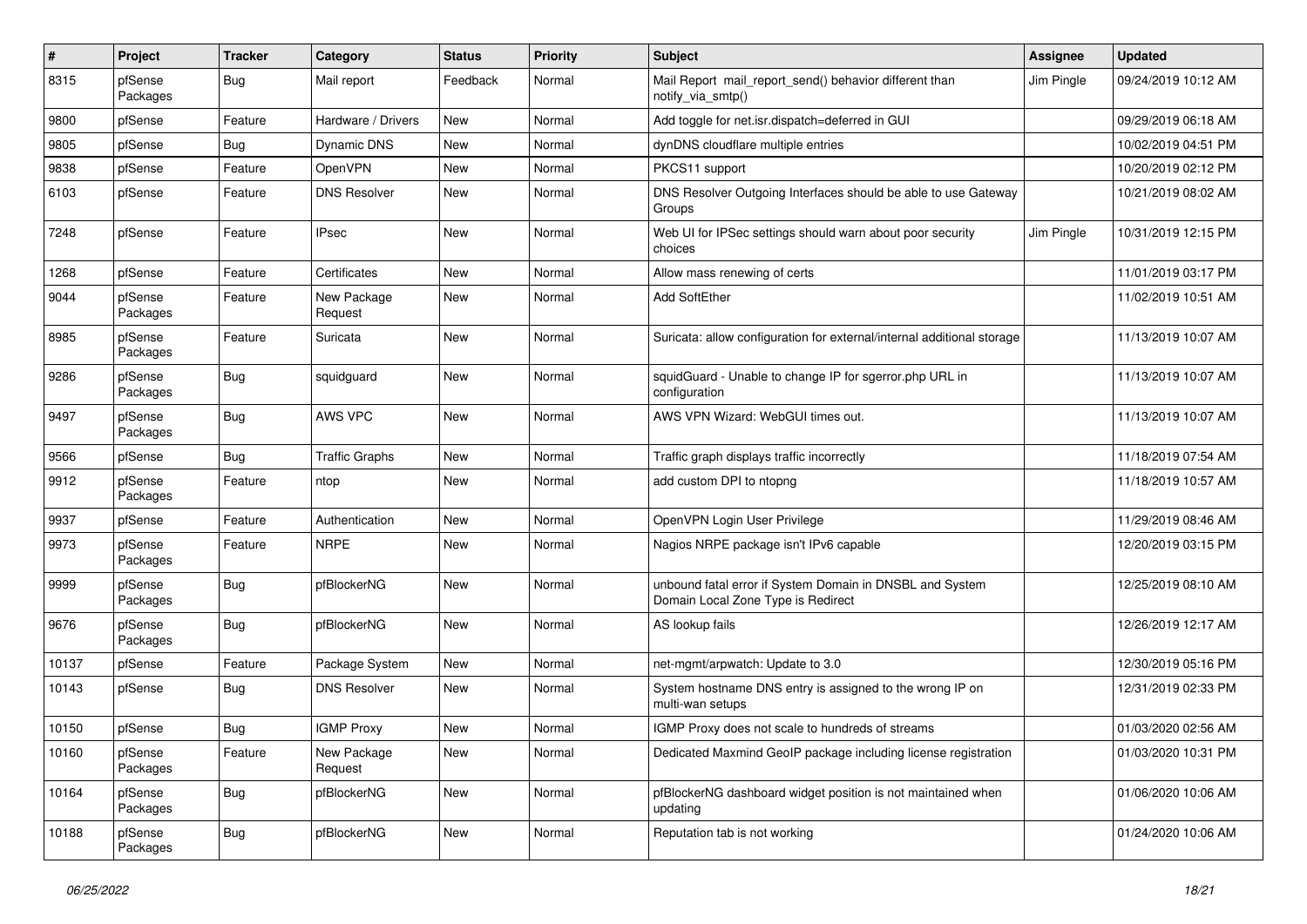| #     | Project             | <b>Tracker</b> | Category                                 | <b>Status</b> | Priority | <b>Subject</b>                                                                                                  | <b>Assignee</b> | <b>Updated</b>      |
|-------|---------------------|----------------|------------------------------------------|---------------|----------|-----------------------------------------------------------------------------------------------------------------|-----------------|---------------------|
| 3312  | pfSense             | <b>Bug</b>     | IPsec                                    | New           | Normal   | Gateway on IPsec rules is not functional in pf                                                                  |                 | 01/28/2020 10:09 PM |
| 8770  | pfSense             | <b>Bug</b>     | Interfaces                               | <b>New</b>    | Normal   | QinQ interfaces always show as active                                                                           |                 | 02/01/2020 09:47 AM |
| 10253 | pfSense<br>Packages | <b>Bug</b>     | pfBlockerNG                              | New           | Normal   | pfblockerng-devel uses user interface for VIP causing issues with<br>other services                             |                 | 02/11/2020 09:17 AM |
| 7420  | pfSense             | <b>Bug</b>     | <b>IPsec</b>                             | <b>New</b>    | Normal   | ipsec status freezing                                                                                           |                 | 02/13/2020 09:09 AM |
| 10271 | pfSense             | <b>Bug</b>     | Web Interface                            | New           | Normal   | Large number of VLAN/LANs make "Interfaces" menu hard to<br>access                                              |                 | 02/20/2020 04:46 AM |
| 9934  | pfSense<br>Packages | <b>Bug</b>     | Suricata                                 | <b>New</b>    | Normal   | suricata update kills WAN interface                                                                             |                 | 02/20/2020 09:17 AM |
| 10277 | pfSense             | <b>Bug</b>     | Web Interface                            | <b>New</b>    | Normal   | Sorting the log entries does not use year value                                                                 |                 | 02/24/2020 07:46 AM |
| 10278 | pfSense<br>Packages | <b>Bug</b>     | pfBlockerNG                              | New           | Normal   | pfBlockerNG: Formatting issue on DNSBL stats page                                                               |                 | 02/24/2020 01:36 PM |
| 10294 | pfSense<br>Packages | <b>Bug</b>     | <b>FRR</b>                               | <b>New</b>    | Normal   | FRR Route Counts Incorrect on Status Page                                                                       | Jim Pingle      | 02/26/2020 11:08 AM |
| 9680  | pfSense             | Feature        | <b>DHCP Relay</b>                        | New           | Normal   | Seperate DHCP Server and relay per interface                                                                    |                 | 02/27/2020 10:47 AM |
| 10292 | pfSense<br>Packages | <b>Bug</b>     | Suricata                                 | <b>New</b>    | Normal   | Suricata not respecting SID Mgmt list                                                                           |                 | 02/27/2020 01:02 PM |
| 10279 | pfSense<br>Packages | <b>Bug</b>     | open-vm-tools                            | New           | Normal   | pfSense's OpenVM Tools on ESXi 6.7 no longer provides guest<br>vm functionality                                 |                 | 03/01/2020 06:07 PM |
| 10310 | pfSense             | <b>Bug</b>     | Upgrade                                  | <b>New</b>    | Normal   | Systems with low RAM and several packages may temporarily fail<br>to load large tables after an upgrade         |                 | 03/03/2020 07:55 AM |
| 10342 | pfSense             | Bug            | <b>DNS Resolver</b>                      | <b>New</b>    | Normal   | Unbound domain overrides stop resolving periodically. They only<br>resume after the service has been restarted. |                 | 03/13/2020 10:35 AM |
| 10345 | pfSense             | Feature        | DHCP (IPv4)                              | <b>New</b>    | Normal   | DHCP lease distinction between online and offline                                                               |                 | 03/16/2020 07:56 AM |
| 3718  | pfSense             | Feature        | IPv6 Router<br>Advertisements<br>(RADVD) | <b>New</b>    | Normal   | radvd - enhancement proposal: ability to advertise routes and<br>some fixes - patches attached                  |                 | 03/22/2020 02:59 PM |
| 6481  | pfSense             | <b>Bug</b>     | <b>IPsec</b>                             | <b>New</b>    | Normal   | loading EAP_RADIUS method failed                                                                                |                 | 03/24/2020 04:25 PM |
| 9616  | pfSense<br>Packages | Feature        | New Package<br>Request                   | New           | Normal   | Package for Docs                                                                                                |                 | 03/26/2020 06:34 AM |
| 9179  | pfSense             | <b>Bug</b>     | <b>NAT Reflection</b>                    | <b>New</b>    | Normal   | NAT reflection fix implemented for #8604 is causing WebUI and<br>XMLRPC to fail on slave                        |                 | 03/27/2020 08:01 PM |
| 10370 | pfSense<br>Packages | <b>Bug</b>     | ntop                                     | New           | Normal   | ntopng Timeseries not send to InfluxDB                                                                          |                 | 03/30/2020 09:42 AM |
| 10000 | pfSense             | <b>Bug</b>     | Dynamic DNS                              | New           | Normal   | Azure Dynamic DNS A and AAAA Records for Apex Zone                                                              |                 | 03/31/2020 09:03 AM |
| 10401 | pfSense             | Feature        | Dashboard                                | New           | Normal   | Request: ability to sort/separate stopped/running Service(s) on<br>Dashboard -> Services Status widget          |                 | 03/31/2020 04:48 PM |
| 10237 | pfSense             | Feature        | Upgrade                                  | New           | Normal   | Take ZFS snapshot on Upgrade                                                                                    |                 | 04/07/2020 03:58 PM |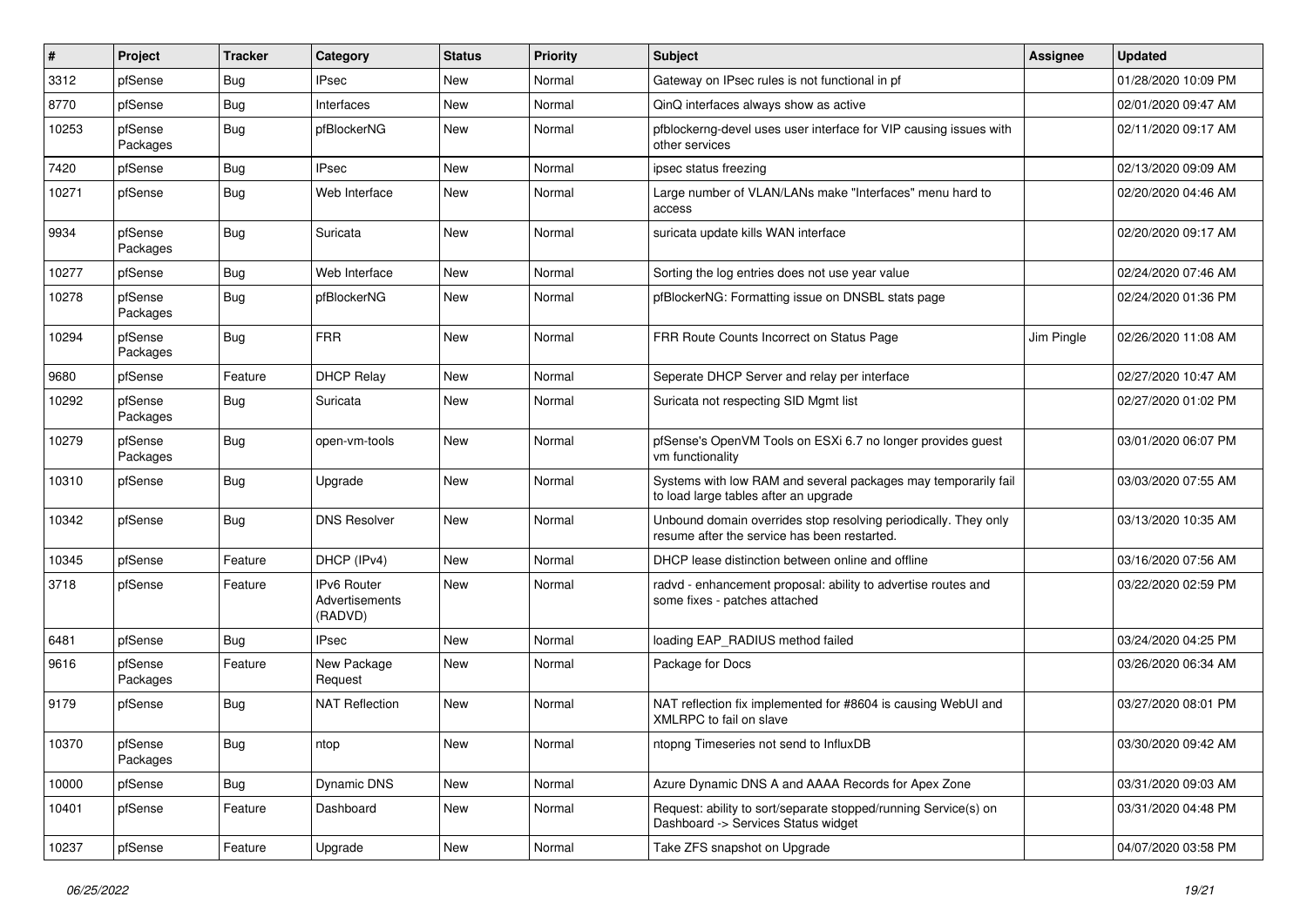| #     | Project             | <b>Tracker</b> | Category                     | <b>Status</b> | Priority | <b>Subject</b>                                                                                                                                              | <b>Assignee</b>      | <b>Updated</b>      |
|-------|---------------------|----------------|------------------------------|---------------|----------|-------------------------------------------------------------------------------------------------------------------------------------------------------------|----------------------|---------------------|
| 9156  | pfSense             | Feature        | OpenVPN                      | New           | Normal   | OpenVPN: Add tickbox for 'nopool' directive                                                                                                                 |                      | 04/14/2020 01:45 PM |
| 10468 | pfSense             | Feature        | Web Interface                | New           | Normal   | Allow to download log files from WebGUI                                                                                                                     |                      | 04/17/2020 06:17 AM |
| 9774  | pfSense<br>Packages | Feature        | Squid                        | New           | Normal   | Squid logs / remote logs                                                                                                                                    |                      | 04/17/2020 06:18 AM |
| 7260  | pfSense             | Feature        | Rules / NAT                  | New           | Normal   | Source OS / p0f Database Missing Modern Operating Systems                                                                                                   |                      | 04/18/2020 02:25 AM |
| 10482 | pfSense Docs        | Correction     | Virtualization               | New           | Normal   | In AWS, Get System Log may not show output and Get Instance<br>Screenshot may need to be used                                                               | Jim Pingle           | 04/20/2020 09:07 AM |
| 10514 | pfSense             | Feature        | Web Interface                | New           | Normal   | Add to every page an unparsed Notes field for administrative<br>reference                                                                                   |                      | 04/30/2020 06:32 PM |
| 9537  | pfSense<br>Packages | <b>Bug</b>     | <b>Status Traffic Totals</b> | New           | Normal   | One month offset in displayed data between time changes                                                                                                     | <b>Jared Dillard</b> | 05/01/2020 08:27 AM |
| 10487 | pfSense<br>Packages | <b>Bug</b>     | Telegraf                     | New           | Normal   | Telegraf package not sending logs to influxdb server                                                                                                        |                      | 05/03/2020 07:09 PM |
| 10526 | pfSense<br>Packages | <b>Bug</b>     | pfBlockerNG                  | New           | Normal   | Package pfBlockerNG Crashes on Alert view                                                                                                                   |                      | 05/04/2020 08:59 AM |
| 10493 | pfSense             | <b>Bug</b>     | <b>IPsec</b>                 | New           | Normal   | filter_get_vpns_list() issues                                                                                                                               |                      | 05/06/2020 01:07 AM |
| 10503 | pfSense<br>Packages | <b>Bug</b>     | <b>FRR</b>                   | New           | Normal   | Flapping any GW in multi-WAN influences restating all IPsec<br>tunnels in FRR which leads to dropping all IPsec VTI static routes<br>and related BGP issues |                      | 05/08/2020 07:51 PM |
| 10547 | pfSense<br>Packages | Feature        | New Package<br>Request       | New           | Normal   | Add package addrwatch. Addrwatch is like arpwatch but works<br>with ipv4 and ipv6                                                                           |                      | 05/11/2020 09:20 AM |
| 8343  | pfSense             | <b>Bug</b>     | Gateways                     | <b>New</b>    | Normal   | Gateway Routes (Default Routes) not removed in Kernel when<br>removed from GUI                                                                              |                      | 05/14/2020 01:22 AM |
| 6228  | pfSense             | Feature        | <b>Operating System</b>      | <b>New</b>    | Normal   | Please provide a means for IGMPv3 and MLDv2 support                                                                                                         |                      | 05/20/2020 03:21 PM |
| 9139  | pfSense<br>Packages | <b>Bug</b>     | Telegraf                     | New           | Normal   | telegraf: add ping for default gateway(s)                                                                                                                   |                      | 05/21/2020 04:23 PM |
| 10581 | pfSense             | Feature        | Logging                      | New           | Normal   | Provide ability to disable nginx access logging to remote syslog<br>server                                                                                  |                      | 05/21/2020 08:36 PM |
| 8324  | pfSense             | Bug            | Hardware / Drivers           | New           | Normal   | bxe cards require promisc for OSPF                                                                                                                          | Luiz Souza           | 05/25/2020 03:19 PM |
| 10590 | pfSense<br>Packages | <b>Bug</b>     | pfBlockerNG                  | New           | Normal   | pfBlockerNG: Invalid argument supplied for foreach()                                                                                                        |                      | 05/26/2020 08:22 AM |
| 10577 | pfSense             | <b>Bug</b>     | Hardware / Drivers           | Feedback      | Normal   | intel x553 (c3000 chipset) loading x520 driver                                                                                                              |                      | 05/28/2020 03:59 AM |
| 10606 | pfSense<br>Packages | Bug            | Snort                        | New           | Normal   | Snort Inline stopped working after upgrade to FreeBSD 12.1<br>(network traffic blocked after heavy load randomly)                                           |                      | 05/28/2020 10:06 AM |
| 10601 | pfSense<br>Packages | <b>Bug</b>     | Status Monitoring            | New           | Normal   | Dashboard->Traffic Graphs Scale is capped for outbound                                                                                                      |                      | 05/29/2020 10:13 AM |
| 2983  | pfSense             | Feature        | DHCP (IPv4)                  | New           | Normal   | DHCPD: Add vendor-class-identifier and MAC-OIDs                                                                                                             |                      | 05/29/2020 09:24 PM |
| 10621 | pfSense             | Feature        | Hardware / Drivers           | Feedback      | Normal   | Update system.inc/system_identify_specific_platform() update to<br>accommodate AWS, Azure and GCP                                                           |                      | 06/02/2020 03:16 PM |